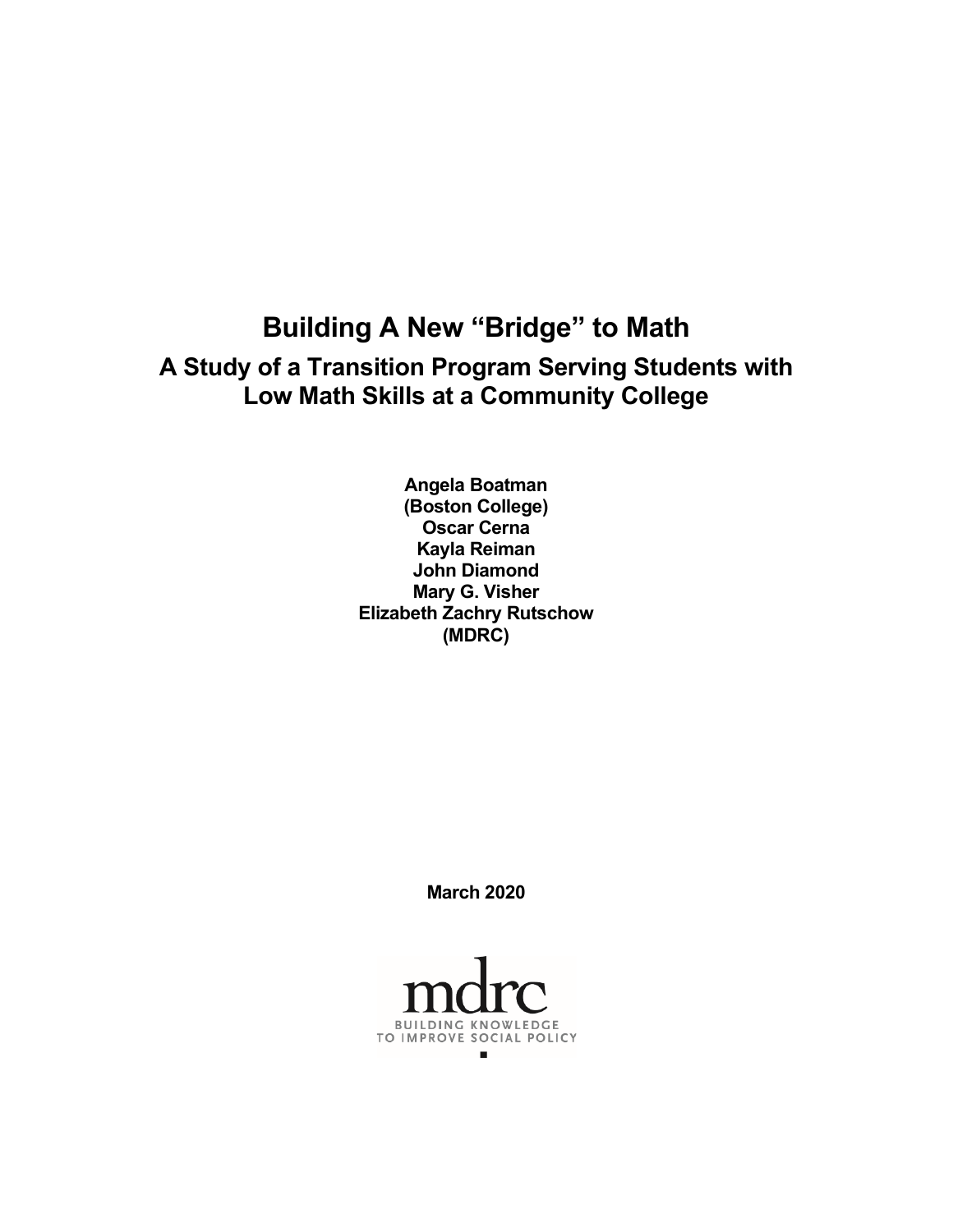This study was funded by Grant R305A130125 to MDRC from the U.S. Department of Education's Institute of Education Sciences.

Dissemination of MDRC publications is supported by the following funders that help finance MDRC's public policy outreach and expanding efforts to communicate the results and implications of our work to policymakers, practitioners, and others: The Annie E. Casey Foundation, Arnold Ventures, Charles and Lynn Schusterman Family Foundation, The Edna McConnell Clark Foundation, Ford Foundation, The George Gund Foundation, Daniel and Corinne Goldman, The Harry and Jeanette Weinberg Foundation, Inc., The JPB Foundation, The Joyce Foundation, The Kresge Foundation, and Sandler Foundation.

In addition, earnings from the MDRC Endowment help sustain our dissemination efforts. Contributors to the MDRC Endowment include Alcoa Foundation, The Ambrose Monell Foundation, Anheuser-Busch Foundation, Bristol-Myers Squibb Foundation, Charles Stewart Mott Foundation, Ford Foundation, The George Gund Foundation, The Grable Foundation, The Lizabeth and Frank Newman Charitable Foundation, The New York Times Company Foundation, Jan Nicholson, Paul H. O'Neill Charitable Foundation, John S. Reed, Sandler Foundation, and The Stupski Family Fund, as well as other individual contributors.

The findings and conclusions in this report do not necessarily represent the official positions or policies of the funders.

For information about MDRC and copies of our publications, see our website: www.mdrc.org. Copyright © 2020 by MDRC®. All rights reserved.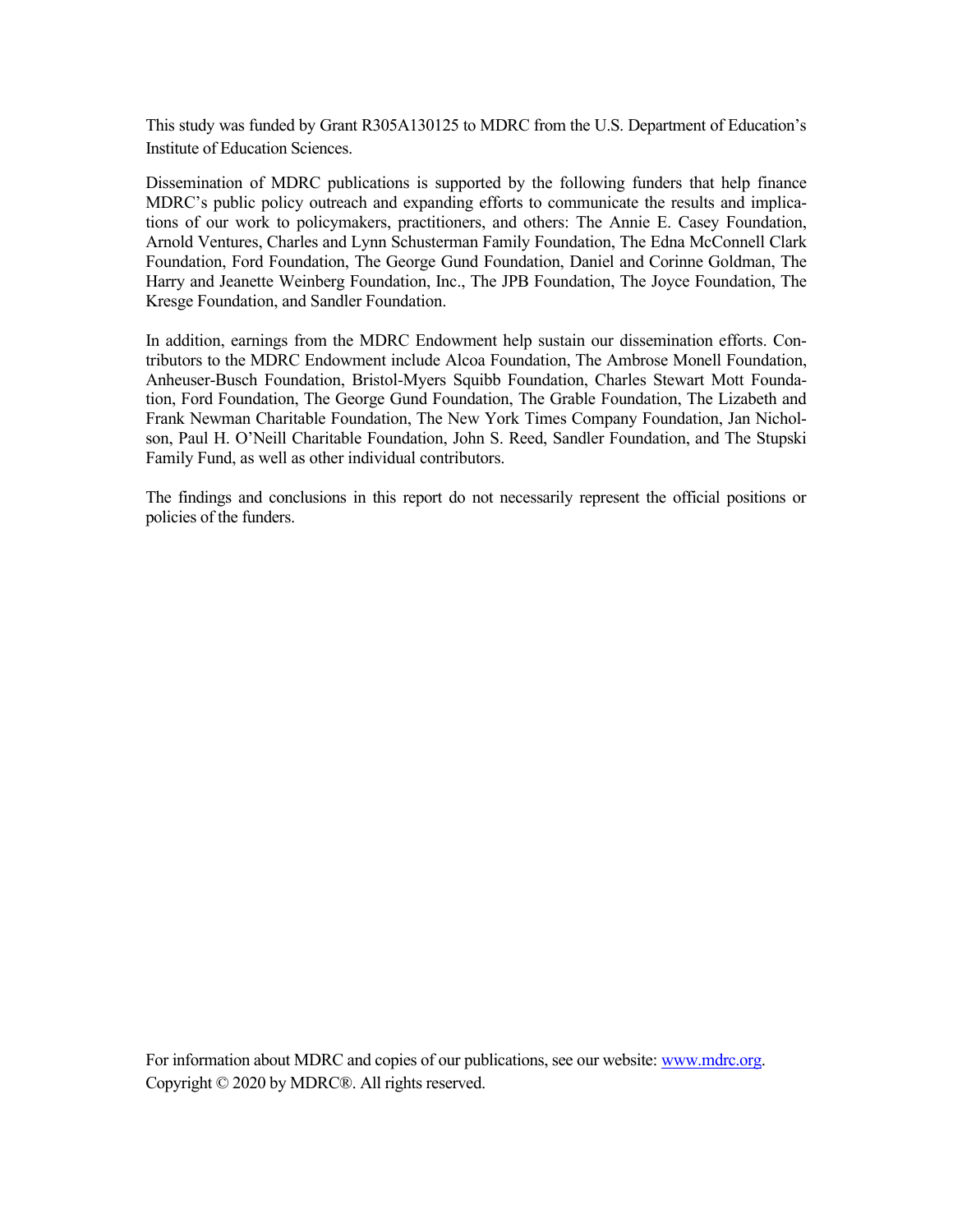# **Overview**

Most students in the United States who enter community college with limited basic math skills face substantial challenges in completing their math requirements. Many of those students — who, by and large, must begin their studies with developmental (remedial) courses — drop out before ever becoming qualified to take college-level math courses.

In 2014 the Texas Higher Education Coordinating Board (THECB) implemented major new guidelines in how students who score very low in their course placement exams should be placed and served in community college courses. After adopting a new placement test, the state raised the cut score for requiring students to enroll in developmental education and eliminated the lowest-level developmental math course. Colleges were then permitted to choose among several alternatives for serving the lowest-scoring students, who would otherwise have enrolled in the course that had been eliminated.

MDRC partnered with THECB to examine how colleges implemented the new state guidelines for supporting students scoring below ninth-grade proficiency in math on their course placement exams. This report presents the findings from a study of a four-week "Bridge Math" course at Houston Community College (HCC), which was offered for students who scored between the fourth- and eighthgrade levels of math proficiency. This Bridge Math course was intended to boost their basic skills in math in order to prepare them to tackle courses at the ninth-grade level — the level at which they could eventually enroll in developmental math.

Starting in fall 2015, students who completed the four-week Bridge Math course had the opportunity to immediately enroll in the first course of the developmental math sequence to work toward raising their skills to twelfth-grade proficiency. The data and evidence suggest that although some students who enrolled in the four-week Bridge course gained the math skills to prepare themselves for the developmental-level math sequence, the majority of those students who were referred to the Bridge course did not enroll in it, and most who did enroll did not complete it or move on to a developmentallevel course.

Colleges that introduce new programs and courses often require more time than expected to fully implement them. As found in the field research for this study, students, instructors, and advisors were not uniformly aware of the new placement policies and program changes, which contributed to lowerthan-expected enrollment rates in the Bridge course and still lower transition rates to the developmental course for those who passed the Bridge course. Clear vertical and lateral communication among the administration, advisors, instructors, and students — as well as through information provided on HCC's website and social media outlets — is particularly critical when a major change in placement rules such as this one occurs, affecting so many incoming students' chances at making it to and through developmental math and on to earning their college credential.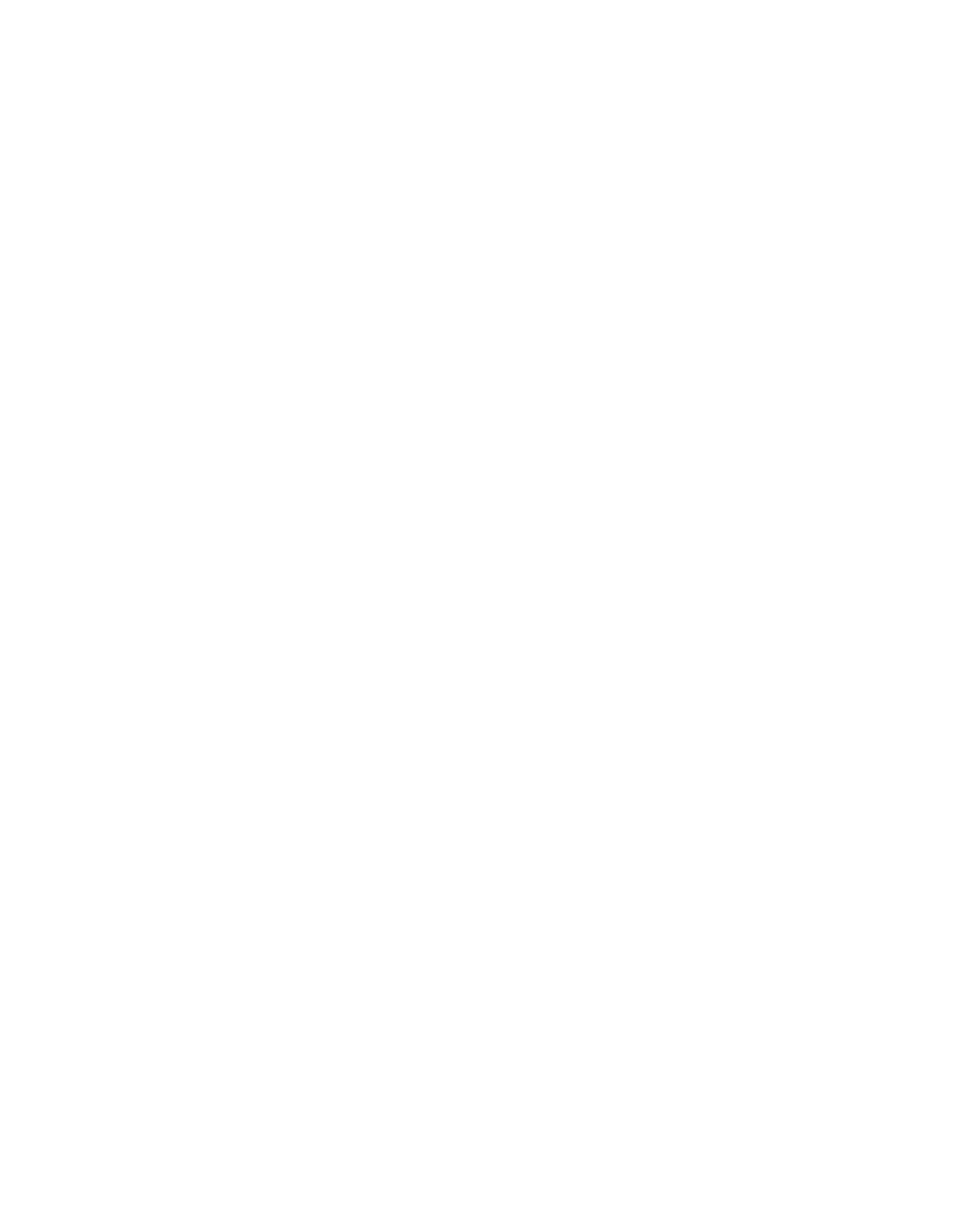# **Contents**

| <b>Overview</b>         | $\cdots$<br>111      |
|-------------------------|----------------------|
| <b>List of Exhibits</b> | $\cdot \cdot$<br>V11 |
| Acknowledgments         | 1X                   |

# **Chapter**

| $\mathbf{1}$     | <b>Introduction</b>                                                    | $\mathbf{1}$   |
|------------------|------------------------------------------------------------------------|----------------|
|                  | <b>Research Questions</b>                                              | $\frac{2}{3}$  |
|                  | Sample and Data                                                        | $\overline{4}$ |
|                  | Overview of the Report                                                 |                |
| $\boldsymbol{2}$ | New Approaches to Serving Students with Very Low Math Skills: A        |                |
|                  | <b>National Perspective</b>                                            | 5              |
|                  | Tracking Low-Scoring Students' Progress in College-Transition Services | $\tau$         |
|                  | The Texas Way                                                          | 8              |
| 3                | <b>Findings for the Houston Community College Program</b>              | 11             |
|                  | A Brief Aside                                                          | 11             |
|                  | Background                                                             | 11             |
|                  | Distinctions Between Bridge Math and Foundations of Math               | 12             |
|                  | Do Students Scoring at Level 4 Enroll in Bridge?                       | 15             |
|                  | Numbers and Characteristics of ABE Test-Takers                         | 16             |
|                  | <b>Course Enrollment Behavior</b>                                      | 19             |
|                  | The Effect of Course Referral on Progress To and Through Developmental |                |
|                  | Math                                                                   | 23             |
| 4                | <b>Conclusion and Policy Implications</b>                              | 25             |
|                  | Policy Implications                                                    | 26             |
|                  | Appendix                                                               |                |
| $\mathbf{A}$     | College and Course Enrollment Behavior of ABE Test-Takers After One    |                |
|                  | Semester, by Cohort, Houston Community College                         | 29             |
|                  | <b>References</b>                                                      | 33             |
|                  | <b>Earlier MDRC Publications on the Developmental Education</b>        |                |
|                  | <b>Acceleration Project</b>                                            | 35             |
|                  |                                                                        |                |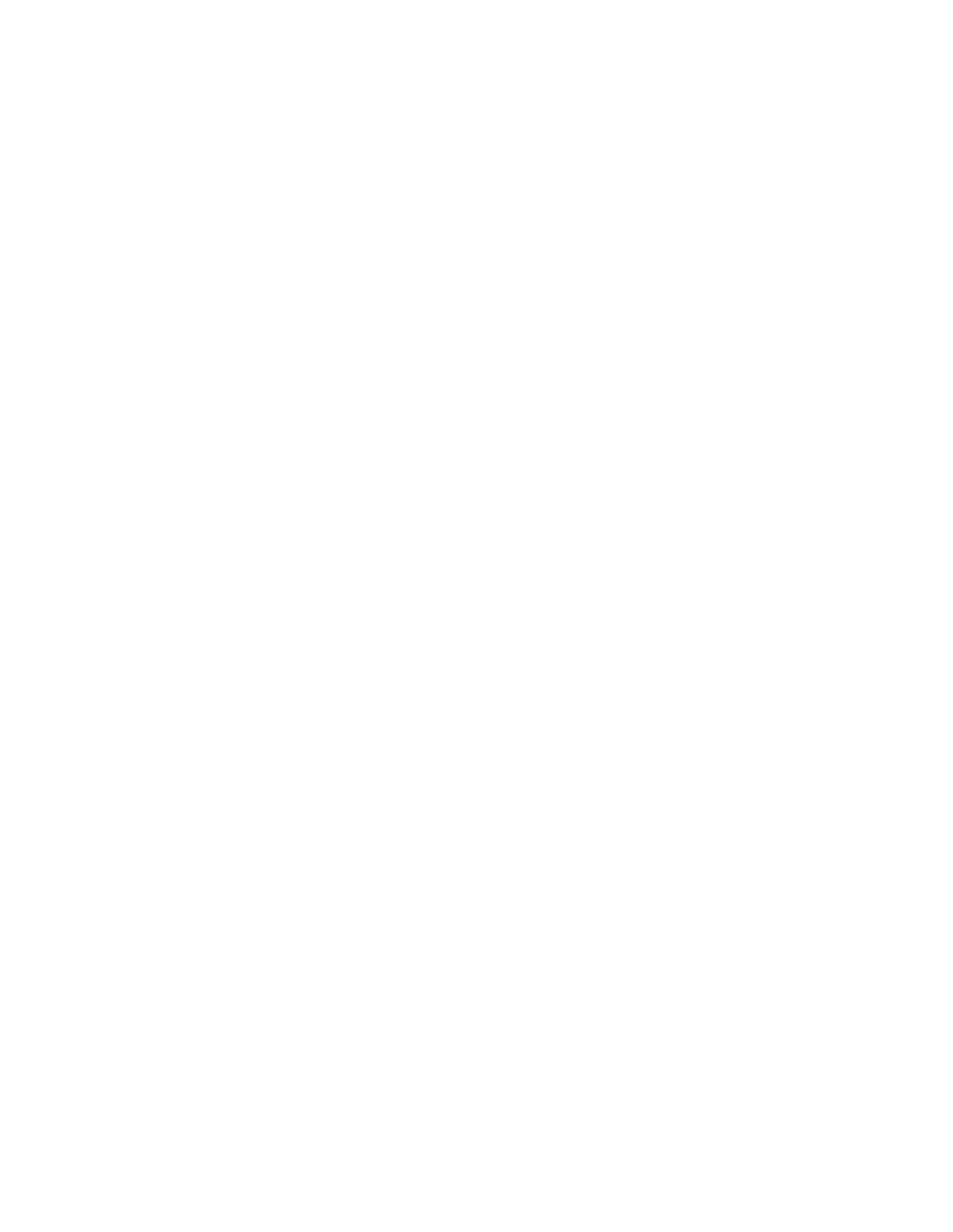# **List of Exhibits**

#### **Table**

| 3.1           | Demographic Characteristics of ABE Test-Takers, Houston Community<br>College                                                                                                     | 18 |
|---------------|----------------------------------------------------------------------------------------------------------------------------------------------------------------------------------|----|
| 3.2           | College and Course Enrollment Behavior of ABE Test-Takers After One<br>Semester, Two Semesters, and Four Semesters, Pooled Cohorts, Houston<br>Community College (HCC)           | 20 |
| 3.3           | Course Enrollment and Passing Behavior of Houston Community College<br>(HCC) Students Through Four Semesters, by ABE Level, Conditional on<br>Enrolling in At Least One Semester | 23 |
| A.1           | College and Course Enrollment Behavior of ABE Test-Takers After One<br>Semester, by Cohort, Houston Community College (HCC)                                                      | 31 |
| <b>Figure</b> |                                                                                                                                                                                  |    |
| 3.1           | The Placement Program for Students at Houston Community College                                                                                                                  | 13 |
| 3.2           | Math Test-Takers, by ABE Level, Houston Community College                                                                                                                        | 17 |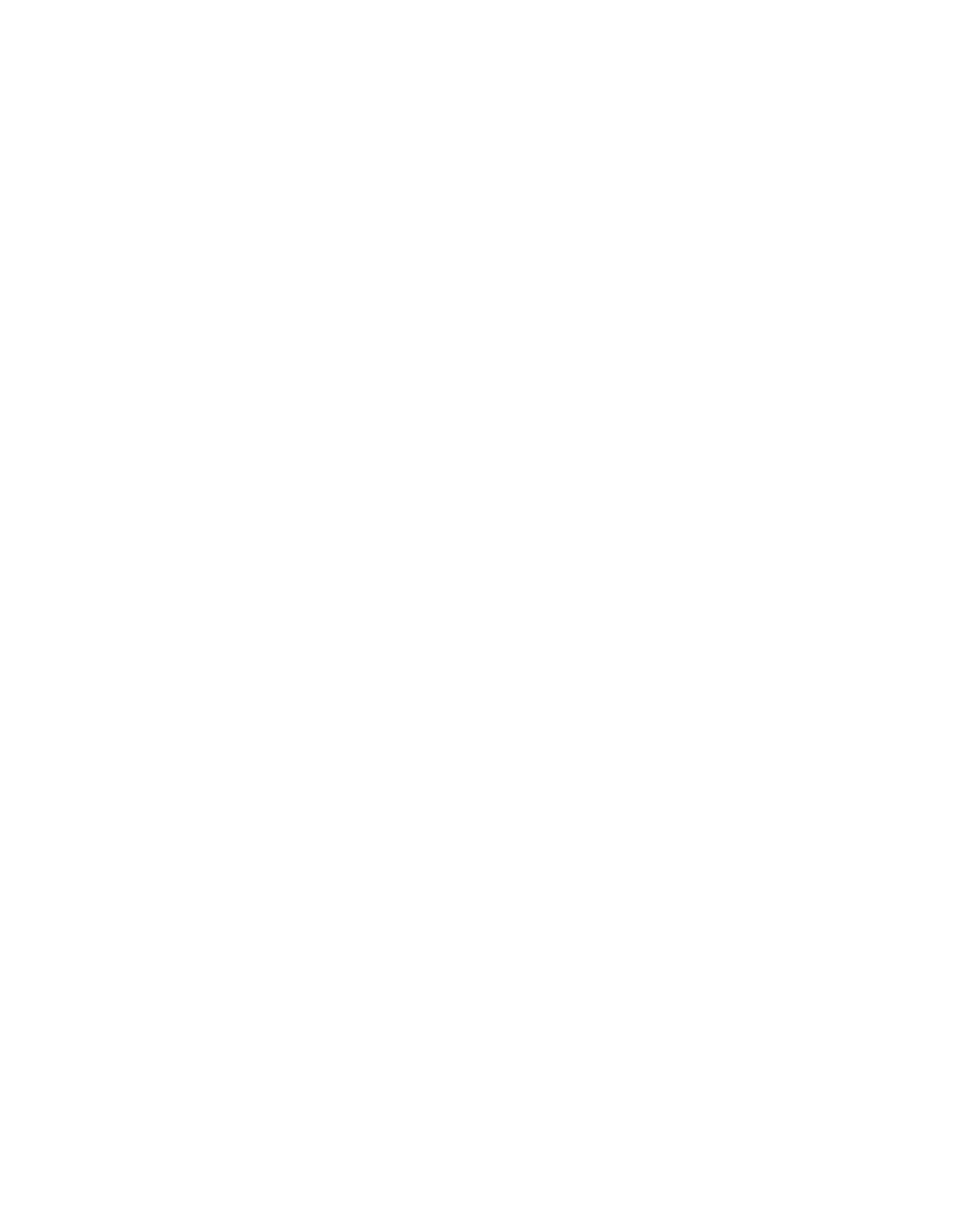# **Acknowledgments**

This study was funded by a grant from the U.S. Department of Education's Institute of Education Sciences. The authors would like to thank the administrators, staff, teachers, and students at Houston Community College for their time and responses about their Bridge program, especially Robert Castillo, Susan Fife, Ray Golitko, David Joost, Hazel Milan, Catherine O'Brien, Martha Oburn, and Martha Straus for help with coordinating the study. The authors would also like to recognize the support and guidance received from the Texas Higher Education Coordinating Board and the College Board. At MDRC, this report benefited greatly from the draft review comments and recommendations provided by Michael Weiss, Alex Mayer, Melissa Boynton, Andrea Vasquez, Dominique Dukes, and Fred Doolittle. We would also like to thank Jennie Kaufman and Alice Tufel for their review, Carole Campbell for editing, and Ann Kottner for preparing the report for publication.

The Authors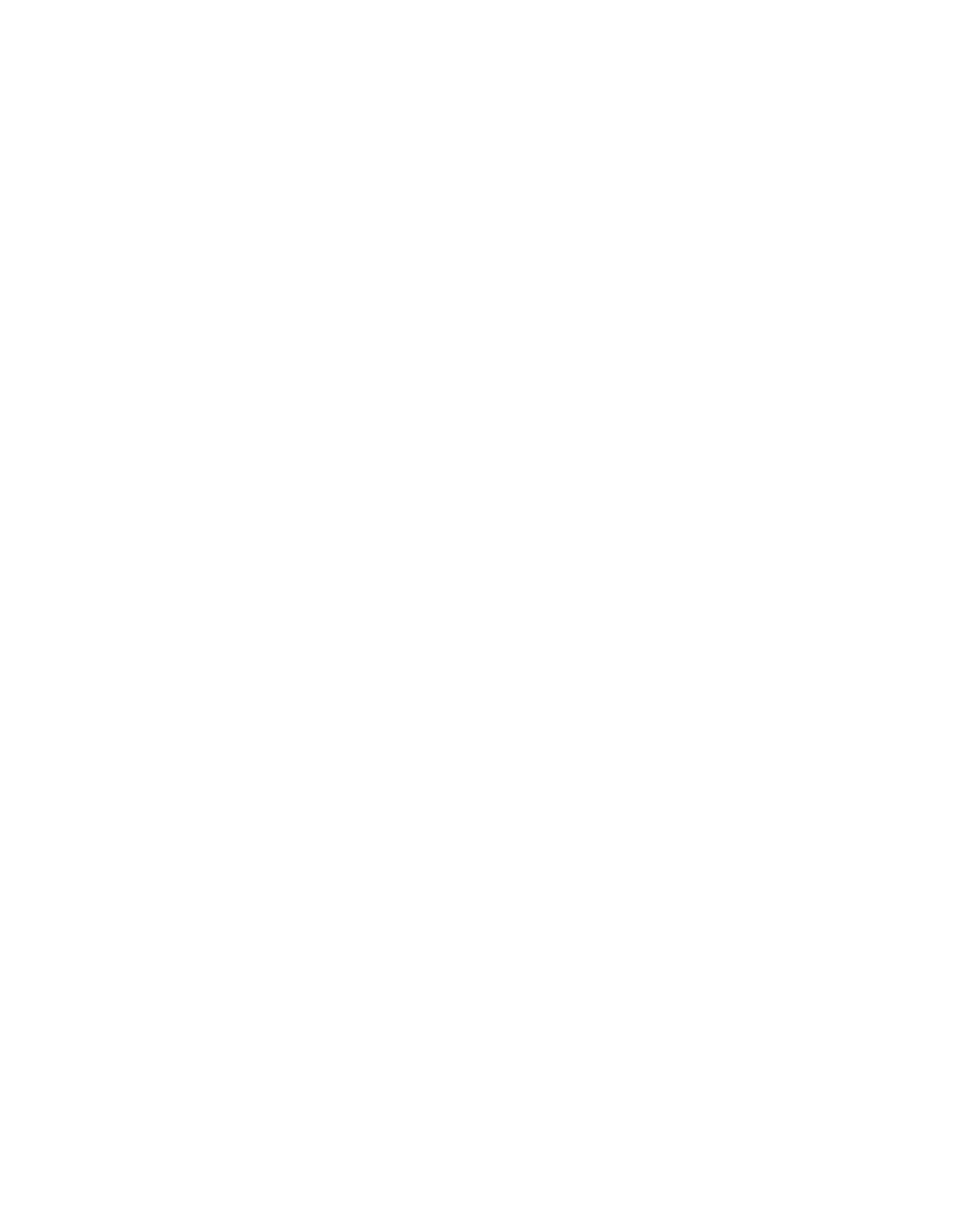#### **Chapter 1**

## **Introduction**

A recent study found that one in three Americans between the ages of 16 and 65 lack the skills needed to succeed in middle school math, let alone math at the high school or college level. [1](#page-10-0) Encouraged by open admission policies for high school graduates, many of these individuals opt to pursue education at community colleges. But before even enrolling in college, most students are expected to take high-stakes placement tests that measure their math and English skills, such as the ACCUPLACER college placement test. These tests are designed to distinguish between students whose skills are below twelfth-grade proficiency levels in math, reading, or writing, and those who are deemed "college ready" — that is, students with skills at the twelfth-grade level or higher. Nationwide, more than half of community college applicants score below the collegeready level; colleges often require these students to pass a series of developmental or remedial courses before they can take credit-bearing math or English courses. [2](#page-10-1) In some cases, students referred to developmental course sequences may be required to enroll in and pass as many as four 16-week-long developmental courses before becoming eligible for college-level courses. The majority of these students end up dropping out before completing their developmental requirements.

In recent years, states have undertaken a variety of reforms in response to these low rates of success. Some states have simply dropped the requirement for remediation in English or math, allowing students to attempt college-level courses regardless of their skill level upon entry to college. Other states have shortened the developmental course sequence, dropping one or two courses in order to reduce attrition among developmental students. Some states have created differentiated requirements for different majors. For example, students who pursue STEM-related majors (science, technology, engineering, and math) may be required to complete college-level math courses, whereas students pursuing liberal arts majors may only be required to complete eleventh-grade math. In other instances, states or colleges have raised standards for developmental courses and routed students who score below the minimum skill level for developmental classes to lower-level college-transition courses or programs such as adult literacy programs.

One state that pursued the strategy of raising the minimum skill level required for developmental math was Texas. In 2014, the Texas Higher Education Coordinating Board (THECB) implemented major changes in how the lowest-scoring students should be placed and served in community colleges. After adopting a new placement test, the state raised the cut score for placing students in developmental education and eliminated the lowest-level developmental math course. Colleges were then permitted to choose among several options for serving the lowest-scoring students, who would otherwise have enrolled in that course. This study places the Texas policy in the context of other state reform strategies and examines the response of one Texas college: Houston Community College (HCC). In 2015, HCC replaced the lowest level in the sequence of

<span id="page-10-0"></span><sup>&</sup>lt;sup>1</sup>Goodman et al. (2013).

<span id="page-10-1"></span><sup>&</sup>lt;sup>2</sup>Attewell, Lavin, Domina, and Levey (2006).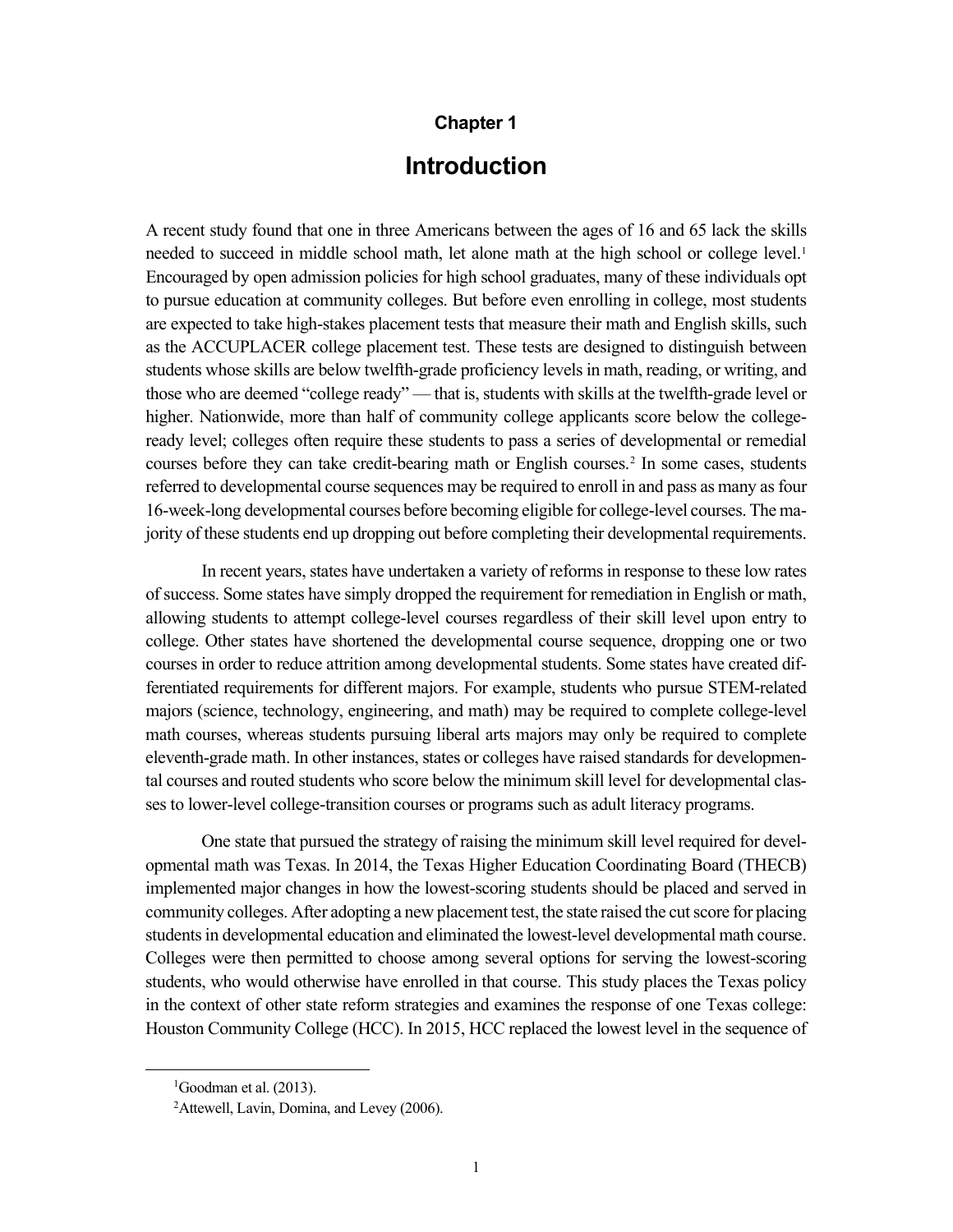developmental math courses with a new four-week "Bridge" course for students who score between the fourth- and eighth-grade levels. This Bridge course was intended to boost their basic skills in math to prepare them to tackle the ninth-grade level — the level at which they could enroll in developmental math.<sup>[3](#page-11-0)</sup>

The study was originally intended to be a mixed-methods evaluation, using a regression discontinuity design to assess the effects of being referred to the new four-week Bridge course compared with being referred to the higher-level developmental math course. Ultimately, however, this design proved infeasible as the result of a combination of factors, which are discussed in detail in Chapter 3. Instead, this report focuses on interesting findings describing the implementation of this new policy.

### **Research Questions**

This research study focused on the following questions:

- 1. *How was the new Bridge course at HCC implemented?* The implementation study, which relies primarily on field data collected through interviews with students, instructors, and administrators, examined factors that may have affected the effectiveness of HCC's program. These included the extent to which the program components were offered as intended, the contrast in experiences of the Bridge students compared with students who placed into ninth-grade-level math courses, and the attitudes and perceptions of students, instructors, and administrators.
- 2. *How many students who tested near the ninth-grade proficiency level in math were directed to the new Bridge course as a result of the new policy, and what were their demographic characteristics?* This question aims to clarify the size of the population of "affected" students as well as their basic demographic characteristics, such as gender, race, and English proficiency. The study used student records to address these questions.
- 3. *To what extent did students scoring near the ninth-grade proficiency level in math enroll in the college and their assigned math course?* Texas administrators and policymakers, as well as administrators in other states implementing similar polices, were concerned that students whose scores were "below the cutoff" for developmental courses (and hence assigned to a "Bridge" course) would feel discouraged or confused once they understood that they would have to enroll in a transition program before being allowed to enroll in the "regular" developmental math course. Student records were used to measure the likelihood of various enrollment behaviors, and whether they differed for students above and below the ninth-grade level.

<span id="page-11-0"></span><sup>&</sup>lt;sup>3</sup>This report uses the term "Bridge" for this course, although the college itself refers to the course by its course number, MATH-0106.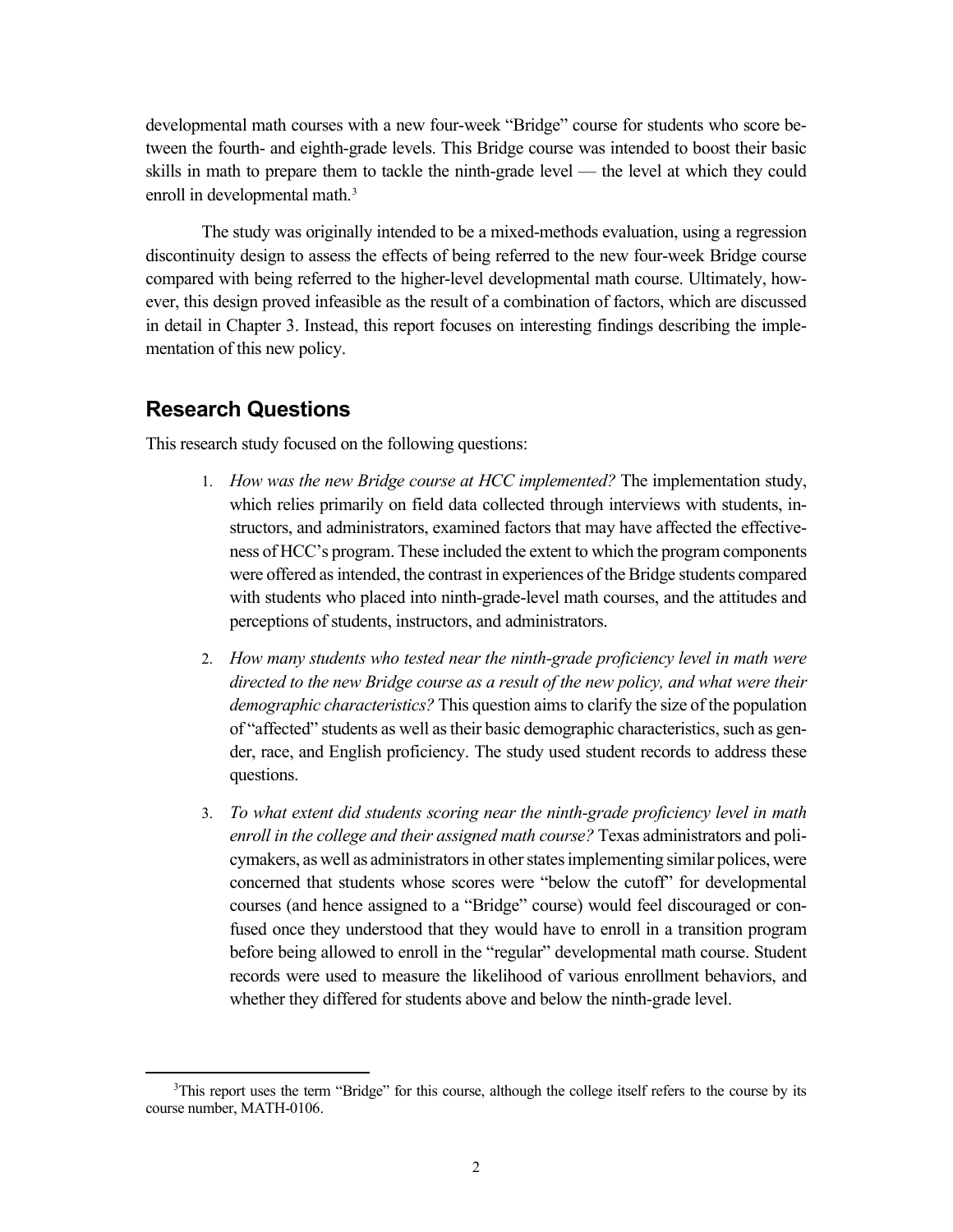4. *How did average academic outcomes among students assigned to the Bridge course compare with those of students who were assigned to the developmental math course?* Were there differences between these two groups in terms of making progress through math remediation, attempting college-level math, and earning credits toward a college credential? This question is descriptively explored in Chapter 3.

### **Sample and Data**

The student sample for the demographics, enrollment, and outcomes analyses includes all students who took the Adult Basic Education math assessment between February 2015 and January 2016, a total of 5,552 students. The sample is divided into two cohorts based on the date that students first took the Texas Success Initiative math assessment exam. The first cohort includes 3,783 students who first took the math assessment and scored below 336 on the exam between February 1, 2015, and August 31, 2015; the second cohort includes 1,769 students who first took the assessment between September 1, 2015, and January 31, 2016. Notably, not all students who took the test subsequently enrolled at HCC. HCC served as a testing center for nearby high schools; consequently, some test-takers may have been high school students who had never intended to enroll at HCC.

#### **Data Sources**

#### *Qualitative Data*

The research team visited HCC during the fall 2015 and spring 2016 semesters to learn about how the new program was being implemented. During the visits, the team conducted individual interviews with administrators and held focus groups with students, advisers, and instructors. The purpose of collecting qualitative data was to document how changes were perceived by the various stakeholders, whether and how students were directed to their assigned math programs, and how they experienced their classes if they did enroll. Additionally, the research team observed a few Bridge course and developmental math classrooms to try to understand the extent to which the new Bridge course was implemented as intended and how the experiences of students assigned to this transition program and to the developmental math courses differed. The research team also conducted a few post-visit follow-up phone interviews with college administrators to gather additional information or gain further clarity about what was learned during the visits.

Interviews were transcribed and analyzed to identify themes and patterns. Participation in focus groups and interviews was voluntary and largely self-selected; thus, these relatively small groups may not be representative of the opinions and observations of all staff at HCC or of all students who participated in the programs described as part of this research.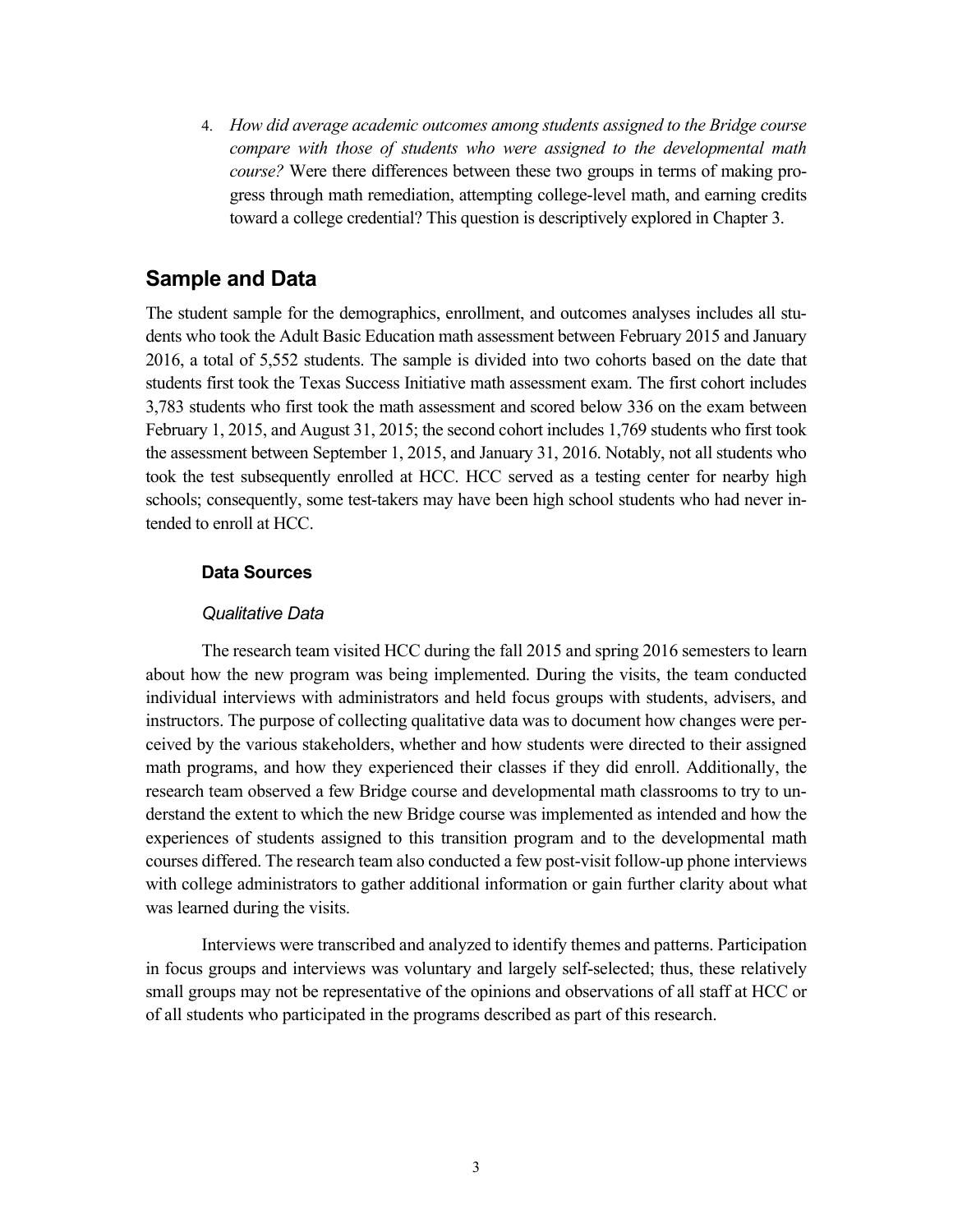#### *Administrative Data*

The analyses of demographics, enrollment, and academic outcomes in this report drew upon the following data sources:

- Student placement test data. These administrative data were provided by HCC and the College Board (which developed and scores the placement tests) and include information on the assessment results for each student in the sample, including scores and test dates.
- *Student demographic data*. These data were primarily provided by HCC and include information on students' gender, race/ethnicity, and other selected background characteristics. Some demographic data were also provided by the College Board.
- *Student transcript data*. These administrative data were provided by HCC and include information on the courses that students took and the grades that they received each semester.

# **Overview of the Report**

The next chapter places this study in a broader reform context by describing college transition initiatives in other states that are similar to the one implemented at HCC. Although different in structure, format, and content, these initiatives in other states were also designed to serve students who scored below developmental-level math proficiency. Descriptive findings on the HCC program are reported in Chapter 3. Chapter 4 concludes the report with a summary of key findings and policy implications.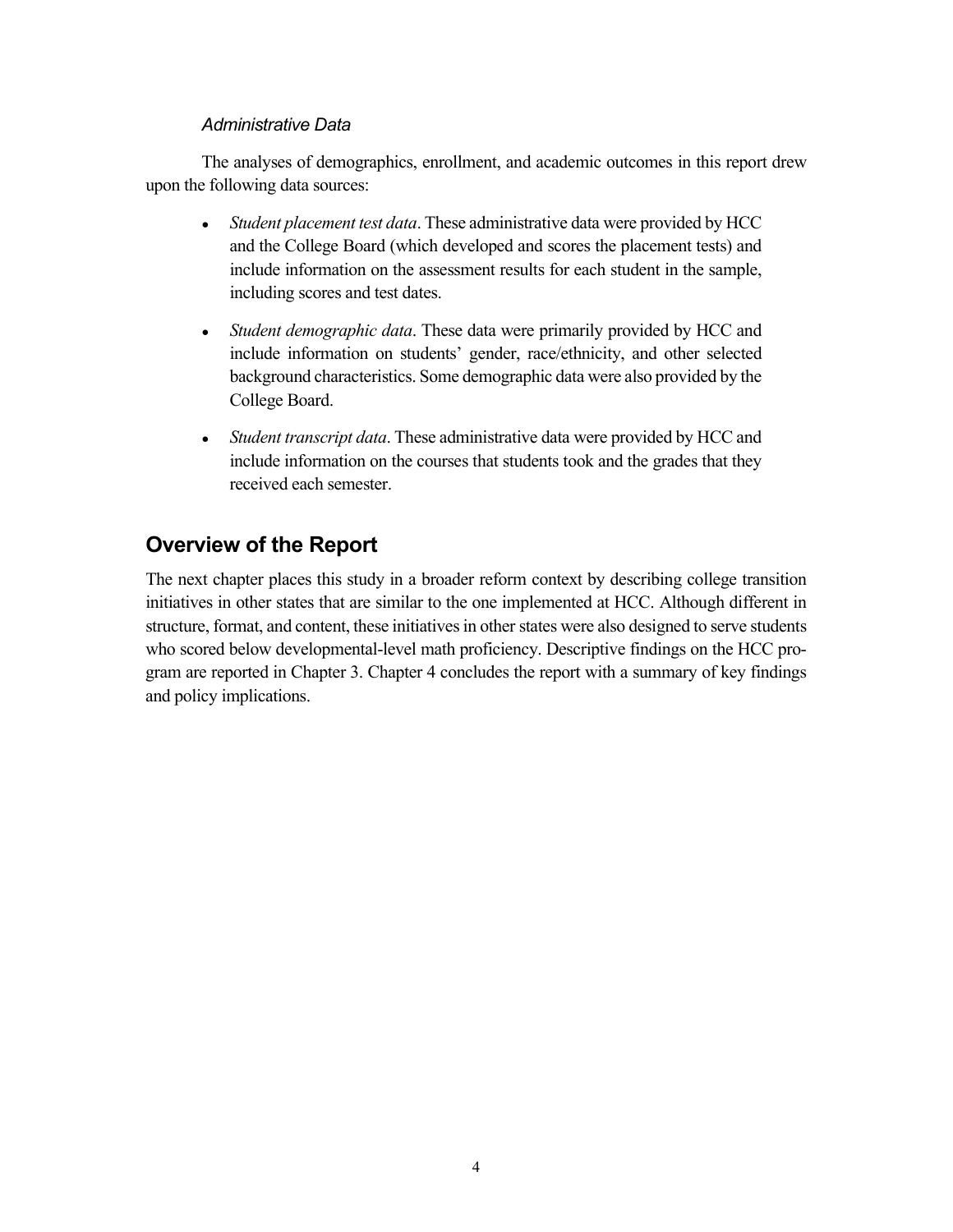#### **Chapter 2**

# **New Approaches to Serving Students with Very Low Math Skills: A National Perspective**

Across the country, a number of community colleges, college systems, and states have been experimenting with implementing a skill-level threshold, or "floor," for entry into developmental education.[1](#page-14-0) Traditionally, most colleges admit all eligible students, even if their math scores are at primary school levels. With these new policies, students who score below a certain skill threshold are directed to different programs or services than the typical sequence of developmental education courses intended to prepare students for college-level work. Some individual colleges have implemented these policies on their own, while, in other cases, state or college systems have made recommendations about skill thresholds, leaving individual institutions with discretion over whether and how such a policy is implemented.<sup>[2](#page-14-1)</sup>

As of late fall 2017, some states had implemented statewide policies to reduce the number of developmental education levels with the expectation that all colleges within the state would comply. In 2017, MDRC released an early report, *Raising the Floor,* that described the programs and services that these states had adopted in an attempt to serve students who tested below the minimum threshold.[3](#page-14-2) For instance, some state leaders recommended that students be referred to and enrolled in other education and workforce programs, such as federally funded Adult Basic Education (ABE) programs, while others encouraged colleges to provide shortterm, non-course-based options, such as online tutorials or multiweek "boot camps," for building these students' skills.

While similarities exist in the types of programs that colleges have offered to these lowskilled students, the skill-level thresholds set by states and systems and the funding streams to support services for low-skilled students differ. For instance, based on interviews with program leads in various states, MDRC researchers learned that the skill thresholds set in North Carolina and Virginia allowed students with eighth-grade skill levels to enroll in their developmental math course modules. Students at these skill levels would generally start at the first module and then try to make progress through 8 or 10 modules before being allowed to enroll in college-level classes.

In contrast, Colorado, Connecticut, and Texas (the state where the current study was conducted) have set the threshold at ninth-grade skill levels; thus, any student scoring at a ninth-grade level but below the twelfth-grade level could enroll in developmental math courses, while those with eighth-grade level skills or below were redirected away from developmental courses and into other programs or courses. Given these higher skill-level cutoffs for entrance into developmental courses, it is likely these policies affected far more students in Colorado and Connecticut than

<span id="page-14-0"></span><sup>1</sup> Similar policies were also enacted in these states for reading and writing; however, only developmental math policies are discussed in depth here, since that is the focus of this report.

<span id="page-14-2"></span><span id="page-14-1"></span><sup>&</sup>lt;sup>2</sup>Kansas and Missouri are two examples; see Developmental Education Working Group (2014) and Missouri Department of Higher Education (2017).

 $3V$ isher et al. (2017).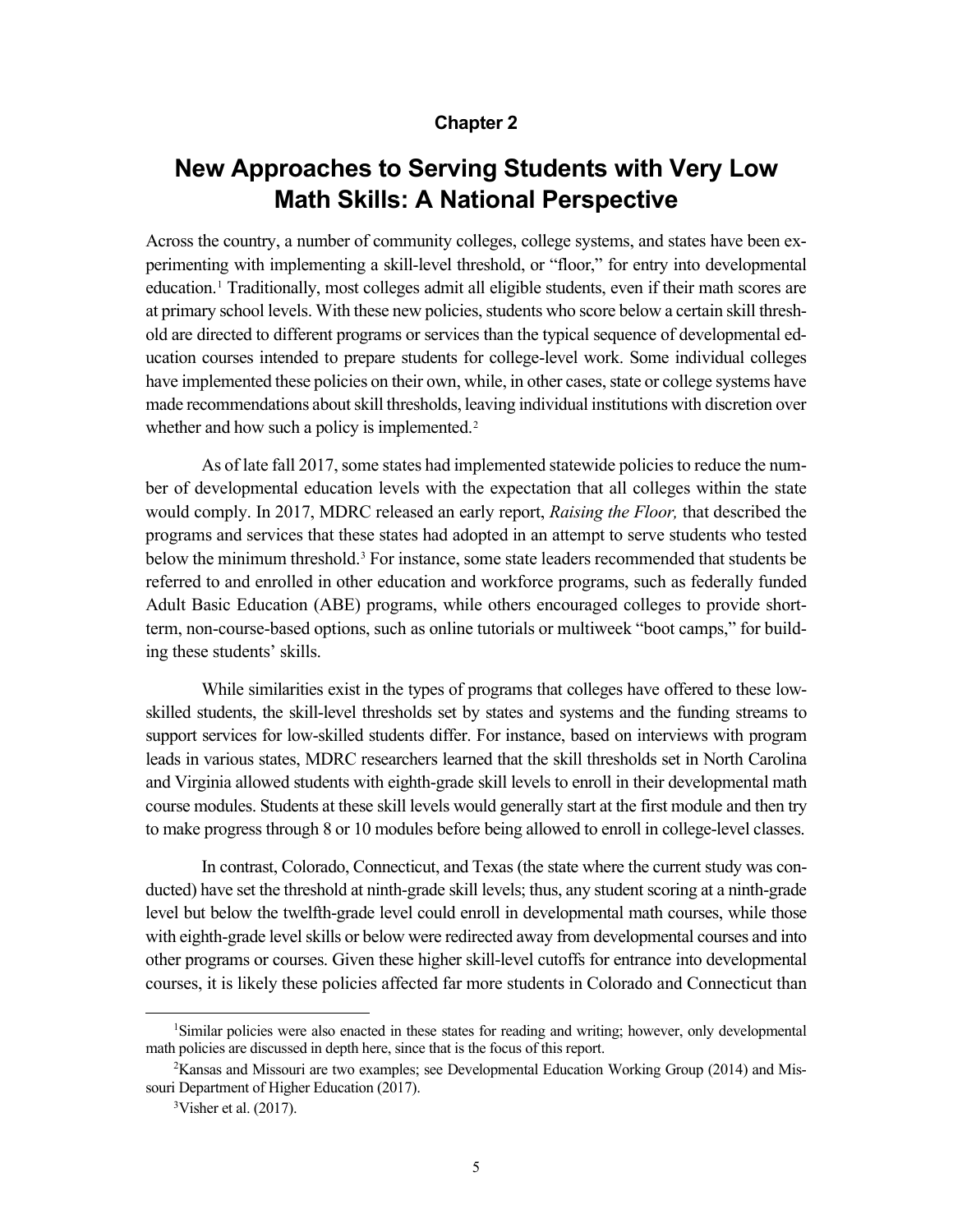in Virginia and North Carolina. (The policies in Texas are discussed in more detail below.) For instance, in 2008-2009, Colorado estimated that 7,100 of its 24,000 developmental students were testing at the lowest level of developmental math. As such, as much as 33 percent of students entering community colleges in Colorado may be redirected into college-transition programs or courses.

As they revised their developmental education policies and established minimum skill thresholds for entry, Colorado's and Connecticut's college systems (and both states) also changed the number and types of developmental courses that could be offered. In both states, colleges within these systems were limited to a single, one-semester developmental math course.<sup>[4](#page-15-0)</sup> Students whose test scores placed them above developmental level were to be enrolled in college-level courses. For students with test scores below the developmental level, state leaders recommended that they be offered transition or pre-enrollment services either at the college or at a local Adult Basic Education (ABE) or community program.

Regardless of their location, these transition services were not considered college classes in Colorado and Connecticut, were not part of the statewide college course catalogue, and did not offer college credit that could count toward a credential or toward eligibility for federal financial aid.[5](#page-15-1) Also, funding for these programs and services had to rely on sources other than or in addition to funding streams from the college — for example, workforce development or adult education.

Leaders in Colorado and Connecticut noted that the key rationale for these changes was the very low completion rates of students in the lowest-level developmental education courses. As one leader in Colorado stated, students in the lowest-level developmental math class "had less than a 5 percent chance of enrolling in and passing a college-level math course."[6](#page-15-2) Leaders in both states also noted that many of these low-scoring students were using up their financial aid in courses where they were unlikely to be successful (that is, developmental math course sequences) and wanted to limit this practice. In other words, the assumption was that since students with such low skills were unlikely to pass developmental courses, the cost was greater than the potential benefit of allowing these students to enroll.

In contrast, Virginia and North Carolina divided their traditional developmental math courses into modules, with students being placed into various modules based on their scores on a state-based diagnostic exam. In North Carolina, students took a diagnostic assessment for all six of the developmental modules and received a score between 0 and 7 for each module. Any student who failed module one and tested below a 7 on every other module was recommended to take remedial courses. State leaders recommended that students take the Test of Adult Basic Education (TABE) or the Comprehensive Adult Student Assessment System (CASAS) test — both tests used for placement in the nation's federally funded adult education programs — to determine

 $4$ Visher et al. (2017); Michael and McKay (2015).

<span id="page-15-2"></span><span id="page-15-1"></span><span id="page-15-0"></span><sup>&</sup>lt;sup>5</sup>These services or programs did not offer developmental credits, which were generally nontransferrable credits that did not count toward a two-year or four-year degree, nor college-level credit courses, which generally are transferable and count toward a degree.

<sup>6</sup> Personal interview, November 2017.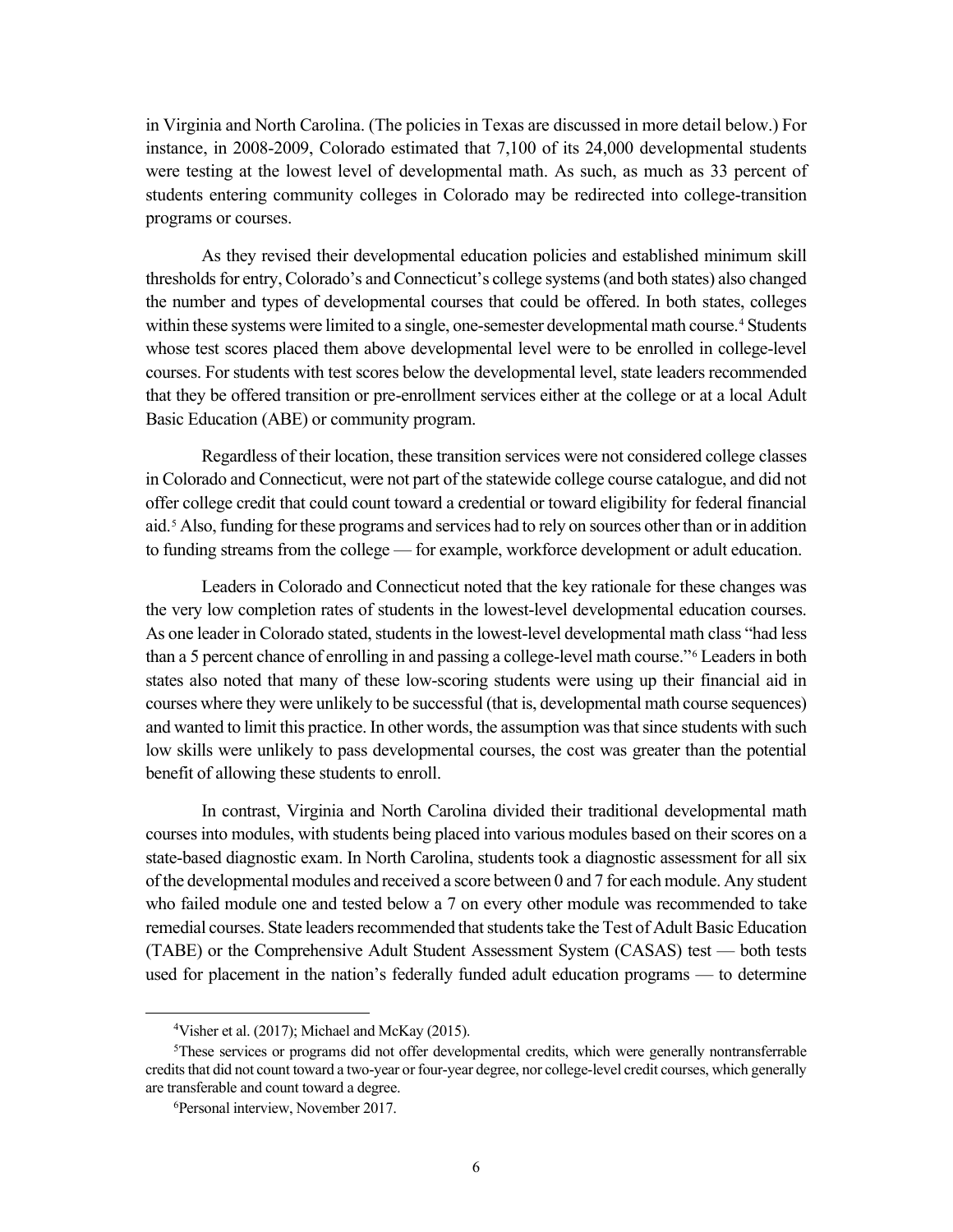their skill levels. After taking a basic skills support course, students would retake the TABE or CASAS and had to demonstrate an increase in one grade level of skills to enroll in the developmental math modules. North Carolina students could also retake the developmental education diagnostic exam to try to place out of additional developmental course modules.

In Virginia, students take the Virginia Placement Test to determine which of nine different modules they should be placed in. If students test below module 1, they are referred to a remedial course, which teaches math with whole numbers, or about a third-grade skill level. One to two Basic Skills courses were generally offered at larger community colleges across the state; however, smaller campuses generally did not have enough students to support a full course and thus would create different support options for these students.

## **Tracking Low-Scoring Students' Progress in College-Transition Services**

It is difficult to document the numbers of incoming students who are affected by the policy and program changes described above, although a study of several dozen community colleges in five states sheds some light on the question. This study tracked first-time, credential-seeking students who enrolled in college from fall 2003 to fall 2004 using a database of 5[7](#page-16-0) colleges in nine states.<sup>7</sup> This analysis revealed that approximately 33 percent of entering students tested into a developmental math class that was three or more levels below college-ready, [8](#page-16-1) and another 18 percent tested two levels below.[9](#page-16-2) As such, colleges and states that set a ninth-grade skill threshold for entry into developmental math may be affecting as much as one-third of their incoming community college population.

Little state or college data exist to track students' entry into college-transition programs, their progress through these programs, and their subsequent reentry into developmental or college-level math. This is particularly the case for transition programs that are offered and funded by funding streams outside the normal community college sphere. Workforce programs and ABE programs have different accountability systems and date-reporting procedures than community colleges. Therefore, the data that are used in ABE programs are generally not easily accessible to colleges and vice versa, making it difficult to track students who may transition across these systems. Program administrators who were interviewed in each of the states profiled in this report also noted that no systems currently exist for tracking lower-skilled students referred to alternative programming, even when those programs or services are located at the college.

<span id="page-16-0"></span><sup>7</sup> The nine states were Connecticut, Florida, Ohio, New Mexico, North Carolina, Pennsylvania, Texas, Virginia, and Washington.

<span id="page-16-2"></span><span id="page-16-1"></span><sup>&</sup>lt;sup>8</sup>In Bailey, Jeong, and Cho (2010), this percentage refers to students attending colleges that offer courses three levels or more below college-ready. However, 18 colleges (of the 57 in this study) do not offer courses three levels or more below college-ready, so the number of students assigned to courses three levels or more below college-ready is lower or higher than 33 percent.

<sup>&</sup>lt;sup>9</sup>Bailey, Jeong, and Cho (2010).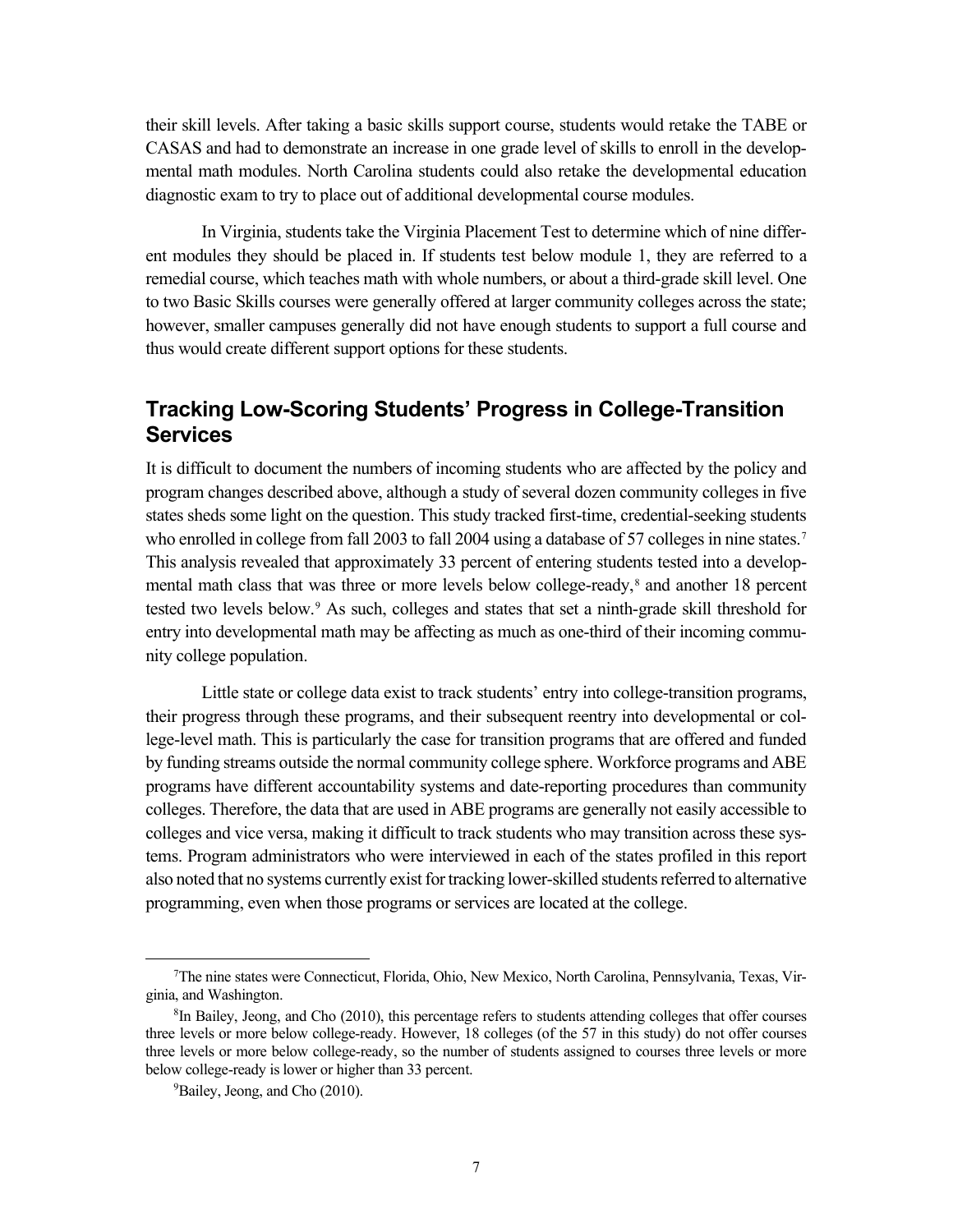While little reliable data exist, MDRC's interviews and review of online reports on Connecticut's and Colorado's revisions confirm that significant numbers of students are affected by policies that reroute low-scoring students to alternative services and programs. For example, in a 2015 report on Colorado's developmental education redesign, at least 12 of the state's 13 community colleges had created services for low-skilled students on their campuses or made connections with local ABE or workforce centers to develop programs for these students off-site.[10](#page-17-0) Similarly, a 2014 report analyzing Connecticut community colleges' developmental education reforms noted that at least half of the state's 12 colleges had implemented transition programs for lower-skilled students.<sup>[11](#page-17-1)</sup> However, little is known about how many affected students actually enroll in or complete these programs.

Some of these colleges have reported results from these pilots in descriptive studies. For example, one community college in Connecticut noted that 64 percent or more of the students who completed their boot camps had increased their developmental education placement scores by at least one developmental level.[12](#page-17-2) Neither Virginia nor North Carolina have done in-depth studies of college-transition programs for low-skilled students, though Virginia noted overall increases in enrollment and completion of gateway college-level math courses after implementing the math modules revisions. [13](#page-17-3)

To summarize, little is known about how these transition programs serving low-scoring students are operating, how many students are affected, and, of those, how many are referred to and enroll in them. Even less is known about how such students fare compared with how they might have fared if allowed to enroll directly in developmental courses. This report presents findings from a study of one such program operated at Houston Community College (HCC) in Texas.

### **The Texas Way**

In 2014, the Texas Higher Education Coordinating Board (THECB) released guidelines as part of the Texas Success Initiative (TSI) to encourage the 22 community colleges in the state to revamp their assessment and placement practices for incoming students. THECB is a state agency that reports to the state legislature and that oversees all two-year and four-year postsecondary institutions in Texas, as well as adult education programs. Colleges are required to submit student data reports to THECB regularly. As is the case in many other states, THECB can influence policy and practice, but its ability to mandate policy is limited. As one state official noted, there is often considerable confusion among local institutions about what is a mandate and what is not — as was the case for the TSI passed by Texas legislators in 2013. In the end, virtually all the community colleges in Texas did implement significant changes to their assessment, placement, and

<sup>10</sup>Michael and McKay (2015).

 $11$ Senserrich (2014).

<sup>12</sup>Senserrich (2014).

<span id="page-17-3"></span><span id="page-17-2"></span><span id="page-17-1"></span><span id="page-17-0"></span><sup>&</sup>lt;sup>13</sup> Personal communication with Virginia's Community College Office of Institutional Research and Effectiveness, 2014.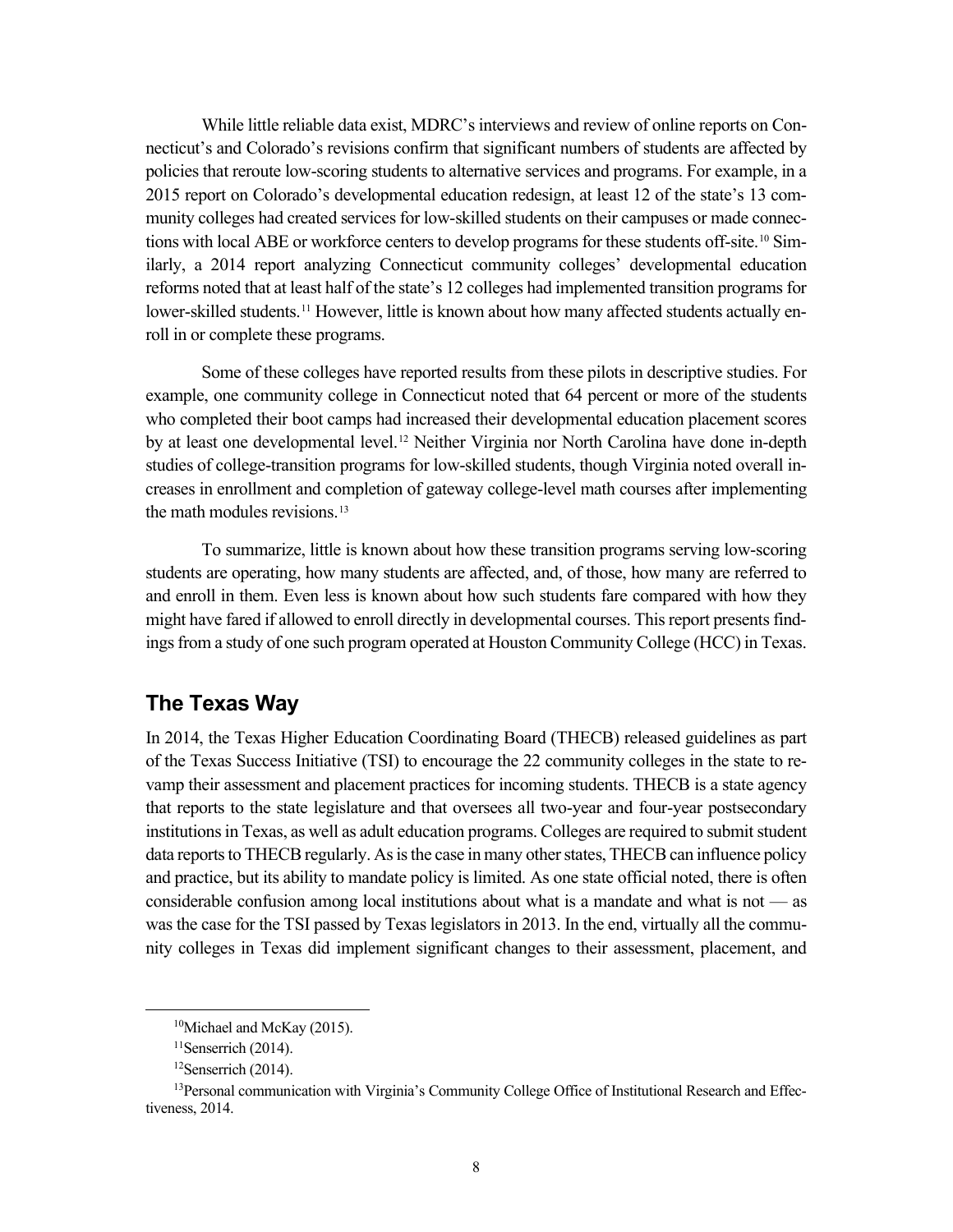education of low-scoring students in response to the TSI, although few of these changes were mandated by the state.

The TSI included both mandates and recommendations that had the potential to lead to fundamental changes in how colleges would assess incoming students and which services should be offered, depending on their proficiency levels in both math and English. The new assessment and placement guidelines would lead to programs that replaced much of the old system, which sorted students with precollege math skills into as many as four different developmental courses depending on the results of their math assessment. The new program led colleges to (1) eliminate the lowest level of developmental math courses, which served students with skills below a ninthgrade level, some with skills below a fourth-grade level; (2) add a new assessment, intended to be more fine-tuned; and (3) use a standardized cut score to sort students into three groups: those ready for college-level math, those with ninth- to eleventh-grade proficiency, and those with below ninth-grade proficiency.

Two elements of the TSI were mandated. First, colleges were *mandated* to use a new assessment, the TSI Assessment (TSIA), that was designed to more accurately assess students' math, reading, and writing skills. TSIA replaced the four tests used by community colleges in Texas at the time. Second, the TSI *mandated* a specific cut score on the TSIA — dividing students into college-ready and not-college-ready groups. In the past, colleges could determine their own cut scores, resulting in wide variation in how college readiness was defined. In 2015, the collegeready cut score was 350. Students who scored below 336 on the TSIA, therefore placing far below college level, were given an additional set of questions called the "TSI Adult Basic Education (ABE) Diagnostic Assessment" (hereafter referred to as the "ABE test"). This test then divided students into six different sublevels, ABE Level 1 through ABE Level 6.<sup>[14](#page-18-0)</sup>

The state *recommended* that colleges choose from a list of offerings for students depending on their ABE Levels as follows:

- Students in ABE Levels 1 and 2, equivalent to third-grade proficiency or below, should be redirected from enrolling in developmental education and, instead, be referred to zero or noncredit courses, Adult Basic Education, Continuing Education, or other programs.
- ABE Levels 3 and 4, equivalent to fourth-grade to eighth-grade proficiency, should be redirected from enrolling in developmental education and instead be referred to transition programs or courses such as Bridge.

<span id="page-18-0"></span><sup>&</sup>lt;sup>14</sup>The term "ABE" is not necessarily accurate, since neither the test nor the related programs are necessarily supported by Adult Basic Education funding. Although developmental education courses and ABE courses both serve low-skilled students, ABE programs have traditionally been reserved for those without a high school diploma and generally have differing funding streams, regulations, and accountability systems. THECB adopted this terminology during the early phases of formulating the policy, and its use persisted despite some resistance and some confusion. This report uses the term to be consistent with state and local familiarity with it in association with the policy and program changes that are the subject of this study.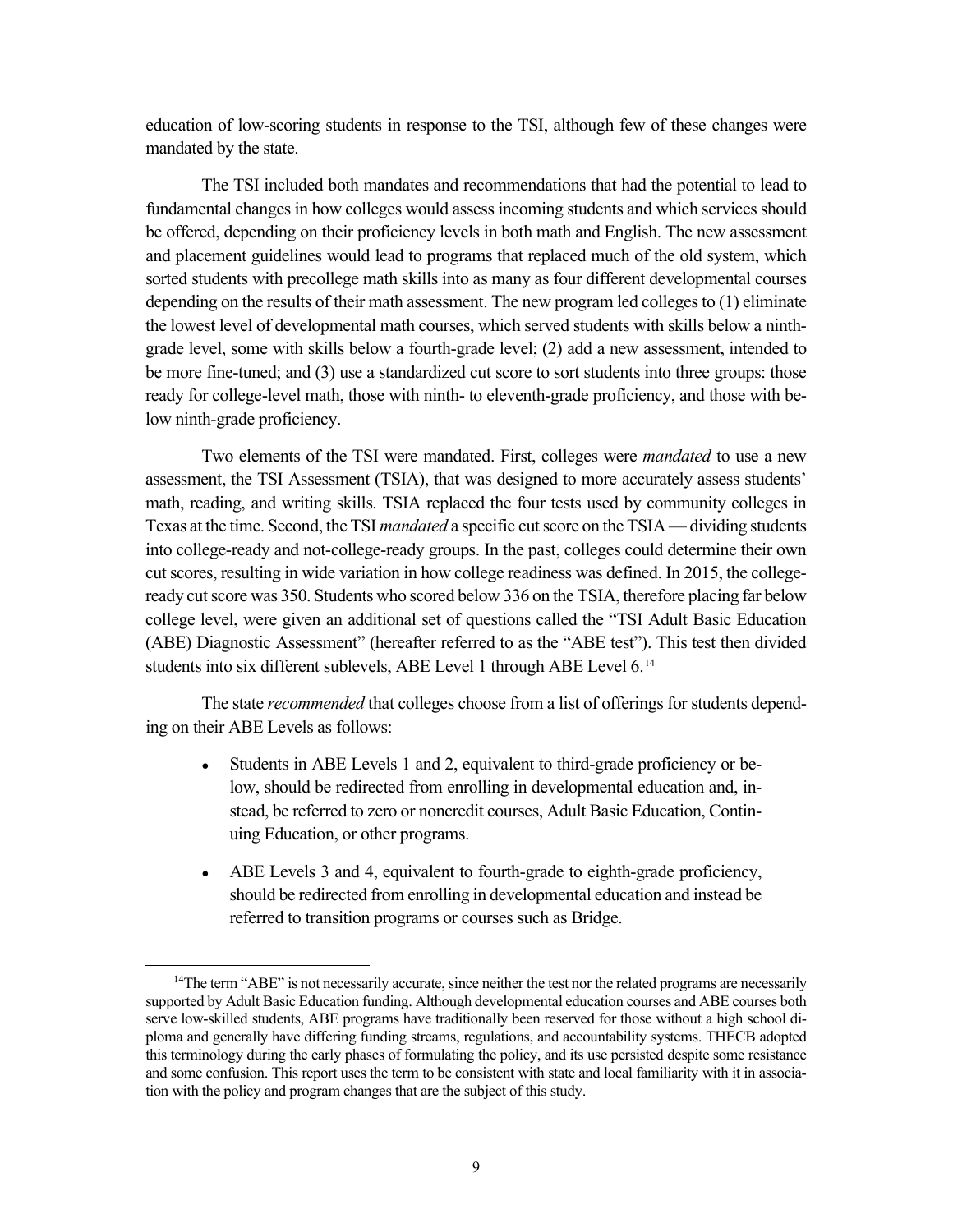• ABE Levels 5 and 6, equivalent to ninth- to eleventh-grade proficiency, were to be referred to developmental education courses.<sup>[15](#page-19-0)</sup>

The TSI, as implemented in most of the Texas community colleges, amounted to "raising the floor" for entry into regular developmental education, mostly because colleges eliminated the lowest-level course in the developmental math course sequence and only students with ninthgrade skills or higher were eligible to take the shortened developmental course sequence that remained. In the past, students whose skills were below eighth-grade levels could still enroll in up to four developmental courses. Colleges began implementing the recommendations as early as 2013, with most launching their programs by fall 2015.

<span id="page-19-0"></span><sup>15</sup>Texas Higher Education Coordinating Board (2014).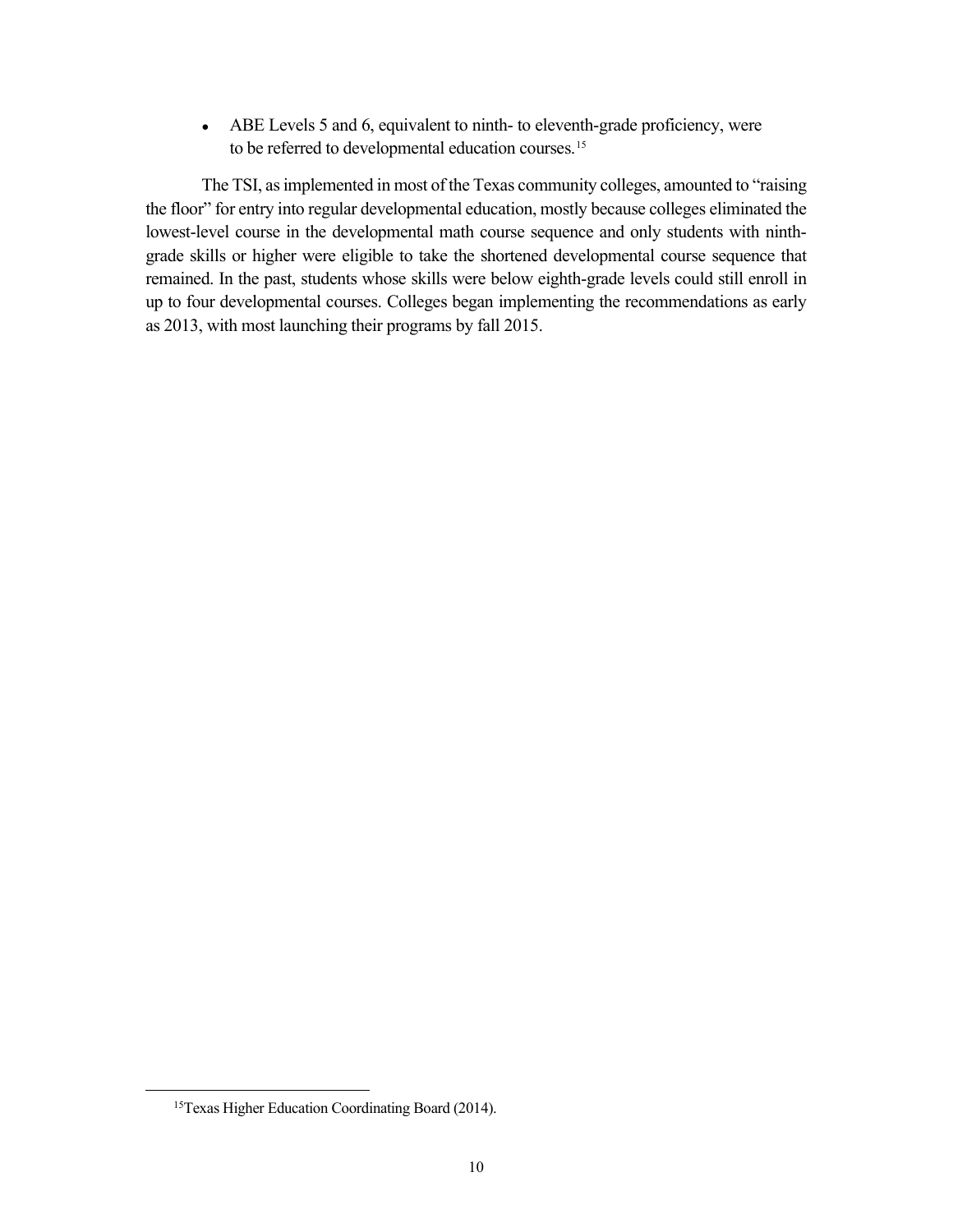#### **Chapter 3**

## **Findings for the Houston Community College Program**

This chapter begins with context on Houston Community College (HCC) and its four-week math "Bridge" course, including a description of the intended design of the course and how it was implemented during the study period. Students with Adult Basic Education (ABE) scores at Level 3 and Level 4 were referred to the Bridge course; those with placement scores at Level 5 and Level 6 were referred to Foundations of Math — the first full developmental math course. This chapter presents descriptive data on the numbers, characteristics, and outcomes of students whose first test scores were directly below or at ninth-grade proficiency (Levels 4 and 5, respectively). Results in this chapter are presented according to the test scores students received the first time they took the test. [1](#page-20-0)

### **A Brief Aside**

As noted earlier, in addition to the descriptive analyses discussed below, this study intended to estimate the effect of being referred to the Bridge course compared with being referred directly to developmental math. A strong research design, known as a regression discontinuity design (RDD), was going to be used to for these analyses. However, RDD relies on several important, empirically testable assumptions. In this instance, these assumptions were violated.

First, a wide range of students took the placement test at HCC regardless of whether they intended to enroll at HCC or not. Many students who took the placement test did not go on to enroll at HCC; thus they were never exposed to the intended program (the Bridge course or Foundations of Math, depending on their test level). In addition, even among students who did enroll at HCC, many did not enroll in their intended math class. This happened either because a student didn't enroll in any math course or because the student enrolled in a math class different from the one indicated by the initial placement test score. Collectively, these factors reduced the service contrast between students on either side of the placement cut point. Additionally, some information was missing in available administrative records, with data being more likely to be missing for students who did not enroll at HCC.<sup>[2](#page-20-1)</sup>

### **Background**

The Houston Community College system consists of six colleges and 21 campuses that serve the greater Houston area. One of the largest community colleges in the country, HCC had more than

<span id="page-20-0"></span><sup>&</sup>lt;sup>1</sup>Eleven percent of students retested and received a higher score prior to or during spring 2016. Not all these retest scores were high enough to facilitate skipping levels.

<span id="page-20-1"></span><sup>2</sup> Additional details regarding the RDD analyses and validity tests that were conducted are available upon request by e-mailing angela.boatman@vanderbilt.edu.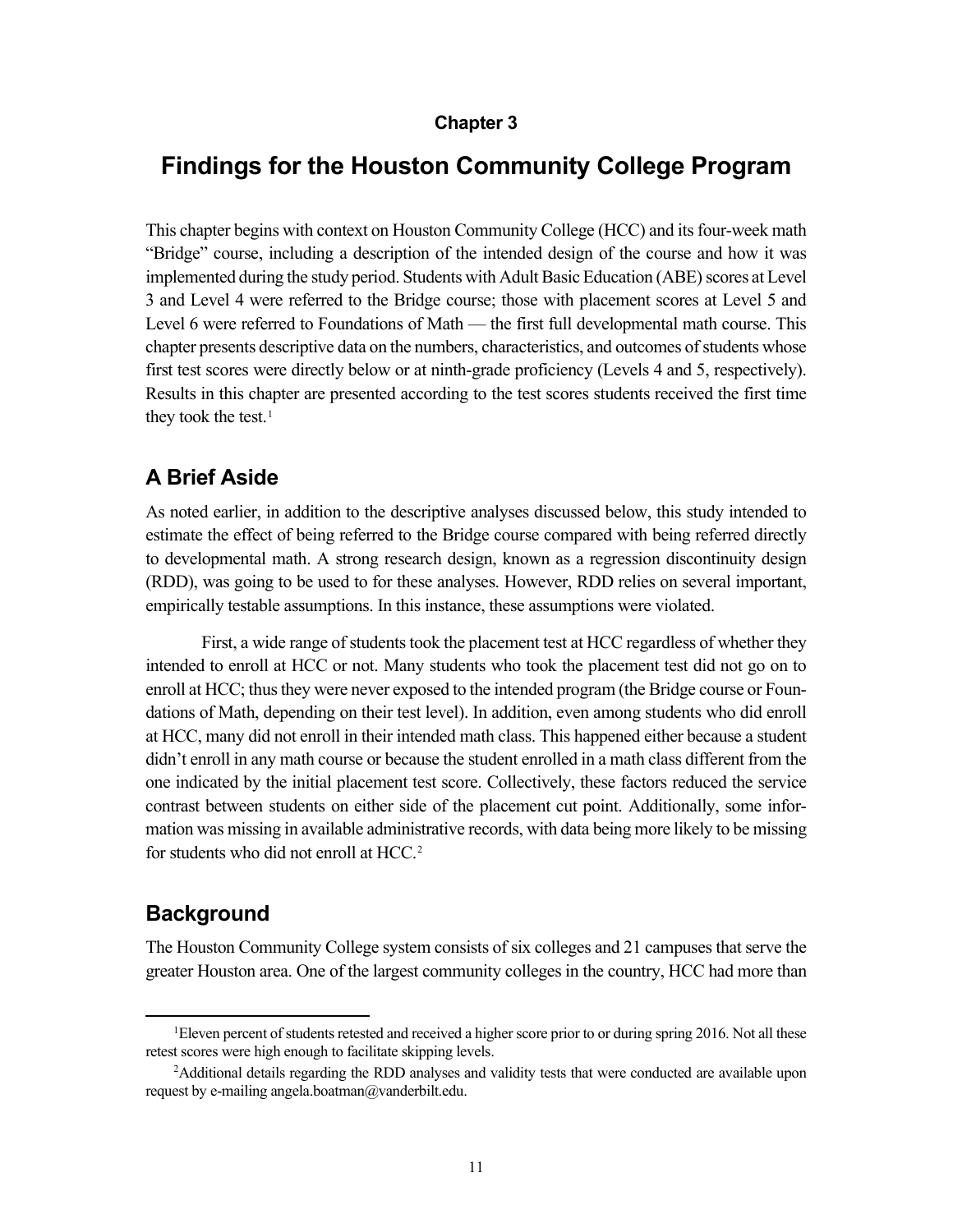100,000 college and workforce students enrolled in the 2015-2016 academic year. Approximately one-third of HCC's students are Hispanic and one-third are African American, with the remaining students a mix of white, Asian, and other ethnicities. HCC serves mostly low-income students.<sup>[3](#page-21-0)</sup>

The placement policy for assignment into Bridge and other HCC math courses during the years of this study is shown in Figure 3.1. In their first semester of enrollment at HCC, students with ABE placement scores at Levels 1 and 2 were referred to career technical education courses, typically offered off-campus for zero credit. Those placing at Levels 3 and 4 were referred to the Bridge course; those at Levels 5 and 6 were referred to the first full-length developmental course, Foundations of Math. HCC offered two courses in its developmental math sequence, Foundations of Math and Developmental Algebra; however, only the former was required for all students who received an ABE score. Given that not all students were required to complete the second developmental math course,[4](#page-21-1) this report focuses on comparing the ABE test-takers who were referred to the Bridge course with those who were referred directly to the Foundations of Math course.

The intended enrollment sequence for students below ninth-grade proficiency (Levels 3 and 4) was to first take the four-week Bridge course for one developmental credit at the start of the semester to sharpen their basic math skills. The content taught in the Bridge course was intended to reinforce basic math concepts normally taught in elementary and middle school, such as fractions, decimals, and percentages. These students could then enroll in an eight-week section of the Foundations of Math course during the second half of the same semester or could wait until the following semester to enroll in Foundations of Math. A passing grade on the final exam of the four-week course qualified students to enroll in Foundations of Math, where they were to apply their learned math skills to solve arithmetic operations using numbers in various formats — basic geometry, polynomials, and linear equations. Students who did not pass the Bridge course during the first four weeks of the semester could take it again in the next four weeks and still have a chance to enroll in an eight-week section of Foundations of Math starting in the second half of the semester aslong as seats were available within those sections. In contrast, the intended enrollment sequence for students with ABE placement scores at Levels 5 and 6 was to enroll directly in Foundations of Math at the start of the semester.

### **Distinctions Between Bridge Math and Foundations of Math**

Several distinctions between the two courses should be noted. First, most Bridge sections were offered two days per week, for two hours per class, for a total of 16 hours of instructional time. A

<span id="page-21-0"></span><sup>&</sup>lt;sup>3</sup>Data from the 2015-2016 academic year reported to the Texas Higher Education Coordinating Board as part of the Perkins Basic Grant Program showed that 81 percent of students were economically disadvantaged. This percentage was calculated using various factors, including students' annual income, eligibility for food stamps or certain other public assistance programs, or receipt of a Pell Grant.

<span id="page-21-1"></span><sup>4</sup> Developmental Algebra was an additional requirement only for students with science, technology, engineering, and math (STEM) majors.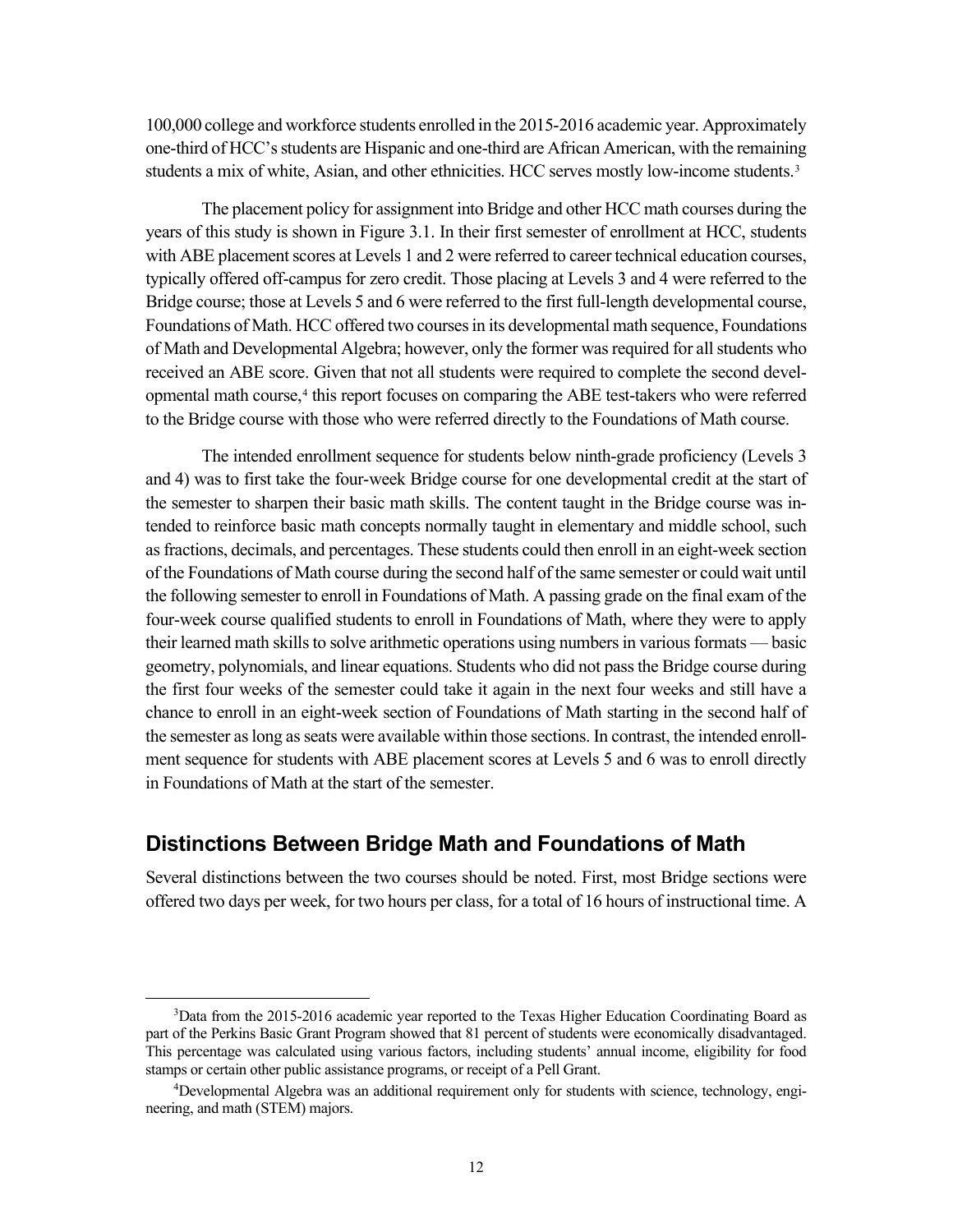**Figure 3.1**





NOTES: Students who passed the Bridge course within the first eight weeks of the semester had the option of enrolling in Foundations of Math in the second NOTES: Students who passed the Bridge course within the first eight weeks of the semester had the option of enrolling in Foundations of Math in the second eight weeks of the semester, or waiting until the following semester. eight weeks of the semester, or waiting until the following semester.

<sup>a</sup>The Adult Basic Education (ABE) test is a component of the Texas Success Initiative (TSI) and is meant to be completed by students who scored below 336 aThe Adult Basic Education (ABE) test is a component of the Texas Success Initiative (TSI) and is meant to be completed by students who scored below 336 on the TSI. on the TSI.

<sup>b</sup>STEM is science, technology, engineering, and mathematics. bSTEM is science, technology, engineering, and mathematics.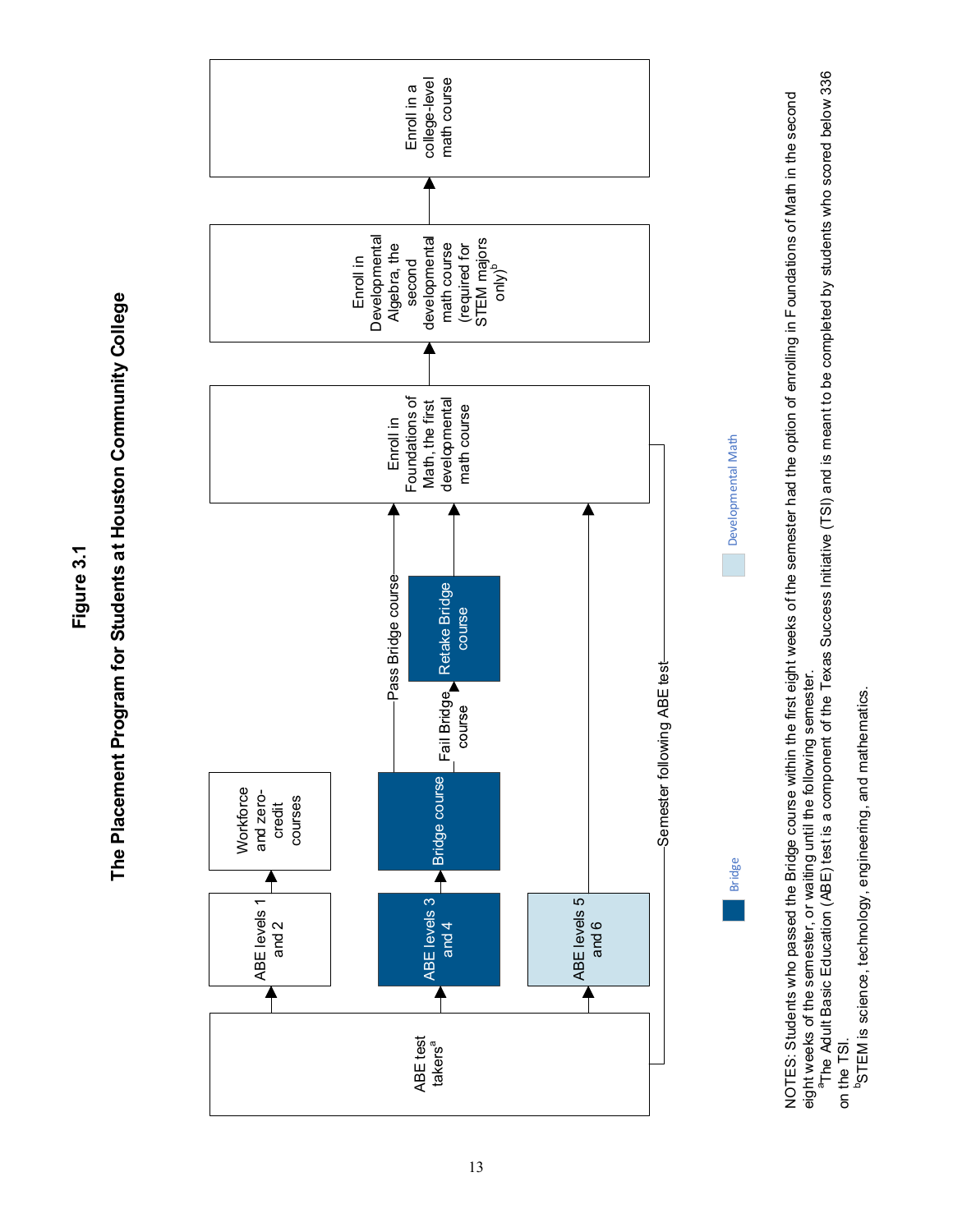few sections had a four-hour, once-a-week format. In contrast, the Foundations of Math course offered 64 hours of instructional time, whether the section lasted eight weeks or a full semester. Thus, if students referred to the Bridge course followed the intended path (Bridge Math followed immediately by Foundations of Math), they would complete 80 hours (16 in Bridge and 64 in Foundations) of instructional time in a single semester — 16 more hours than students referred directly to Foundations of Math.

Second, Bridge students had the opportunity to retake the course in the same semester if they failed it, whereas students who failed Foundations of Math typically had to wait until the following semester to retake their course (unless they failed the first eight-week session and chose to enroll in the second eight-week session in the same semester, which very few students did). Moreover, while the Bridge course did not have attendance requirements, regular attendance in Foundations of Math was required and counted toward a student's final grade for the course.

Third, Bridge course instructors designed their own content materials, lectures, and classroom activities as they saw fit within the four-week period, leading perhaps to greater variation in instruction. Much like the Bridge course, sections of the Foundations of Math course were largely taught by adjunct instructors in the Developmental Math department. Although no standard textbooks or syllabi were uniformly used across the Bridge course sections, some instructors worked together to share worksheet packets, online videos, and other instructional materials. Meanwhile, Foundations of Math instructors generally followed the same textbook and pacing across all sections — an online learning software (MyMathlab) supplemented course lectures and was typically utilized across the course sections of Foundations.

The paragraphs above describe the typical experience of students enrolled in Bridge or Foundations of Math. However, as is covered in more detail below, many students did not enroll in their initially assigned courses. Moreover, the small subset of students assigned to the Bridge course who took and passed it rarely went on to take the Foundations course in the same semester.

Given its shortened course length, the Bridge course alone, as it was most commonly experienced, offered substantially less "seat time" than the Foundations of Math course. That noted, a student who took the Bridge course and Foundations of Math within the same semester would have substantially more seat time than a student who only enrolled in Foundations of Math, which just didn't happen that often.

With this background in mind, this research sought to answer two questions:

- 1. To what extent did students who were referred to Bridge or Foundations of Math enroll in their assigned math course during the 2015-2016 academic year?
- 2. Did test-takers referred to the Bridge course pass Foundations of Math and enroll in subsequent math courses at different rates than test-takers assigned directly to Foundations of Math during the 2015-2016 academic year?

The first question is of interest because for the referral policies to have a chance of achieving their intended effects, students must comply with the referrals. If there is compliance, then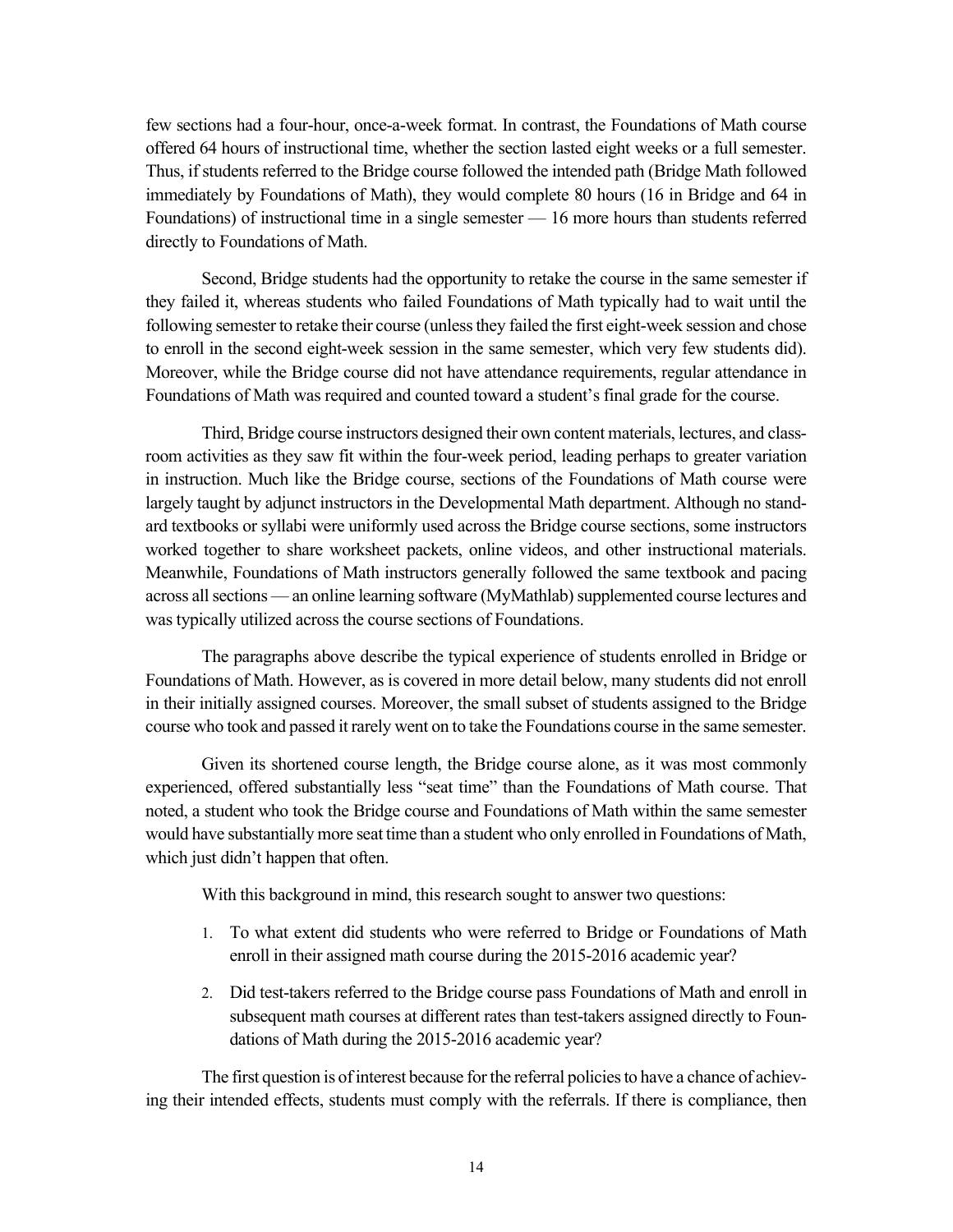understanding the effects of these different placements is important. If compliance is very low, then the institution may want to consider other options for how to proceed.

The second question does not attempt to get at the *effect* of being referred to Bridge compared with being referred to Foundations of Math. It simply attempts to describe any *differences in outcomes* between the two groups with different scores. Such differences may be related to or caused by a variety of factors, including variations in the student populations receiving higher or lower test scores. Examination of any differences may provide the institution with more insights for future decisions on placement and assessment practices, particularly for math.

### **Do Students Scoring at Level 4 Enroll in Bridge?**

Most HCC students referred to the Bridge course did not comply with their referral. HCC designed the Bridge course to be completed in four weeks so that students could then enroll in the Foundations of Math course within the last eight weeks of the same term. Among HCC enrollees who were first scoring at Level 4, 25 percent attempted Bridge as their only math course in their first semester after referral. Even fewer, 9 percent, took both the Bridge Course and Foundations of Math (the intended sequence) in their first semester after referral. According to interviews with HCC administrators and staff, they faced several implementation challenges that may have contributed to fewer students moving from the Bridge course to Foundations of Math in the same semester:

- 1. Not all HCC academic advisers were fully aware of the expectation that students who passed a Bridge course were expected to immediately enroll in Foundations of Math in the same semester.
- 2. Registration in these second-half semester courses was logistically difficult, as the automated enrollment systems sometimes would not allow automatic enrollment for such students, requiring students to seek help from their advisers.
- 3. Some students who passed the Bridge course reported not being able to enroll in the Foundations of Math course because they could not find an open section later in the semester or could not make the open sections fit with the rest of their class or work schedules.
- 4. Instructors sometimes failed to inform students of what they needed to do to enroll in the Foundations of Math course.

To address problems associated with enrolling in Bridge and Foundations consecutively, HCC's math department made changes to its spring 2016 course scheduling so that the Bridge course and the Foundations of Math course sections would be taught back-to-back by the same instructor during the same semester. However, the rates of enrolling in Bridge and Foundations together were similar across the fall 2015 and spring 2016 cohorts, as shown in Appendix Table A.1.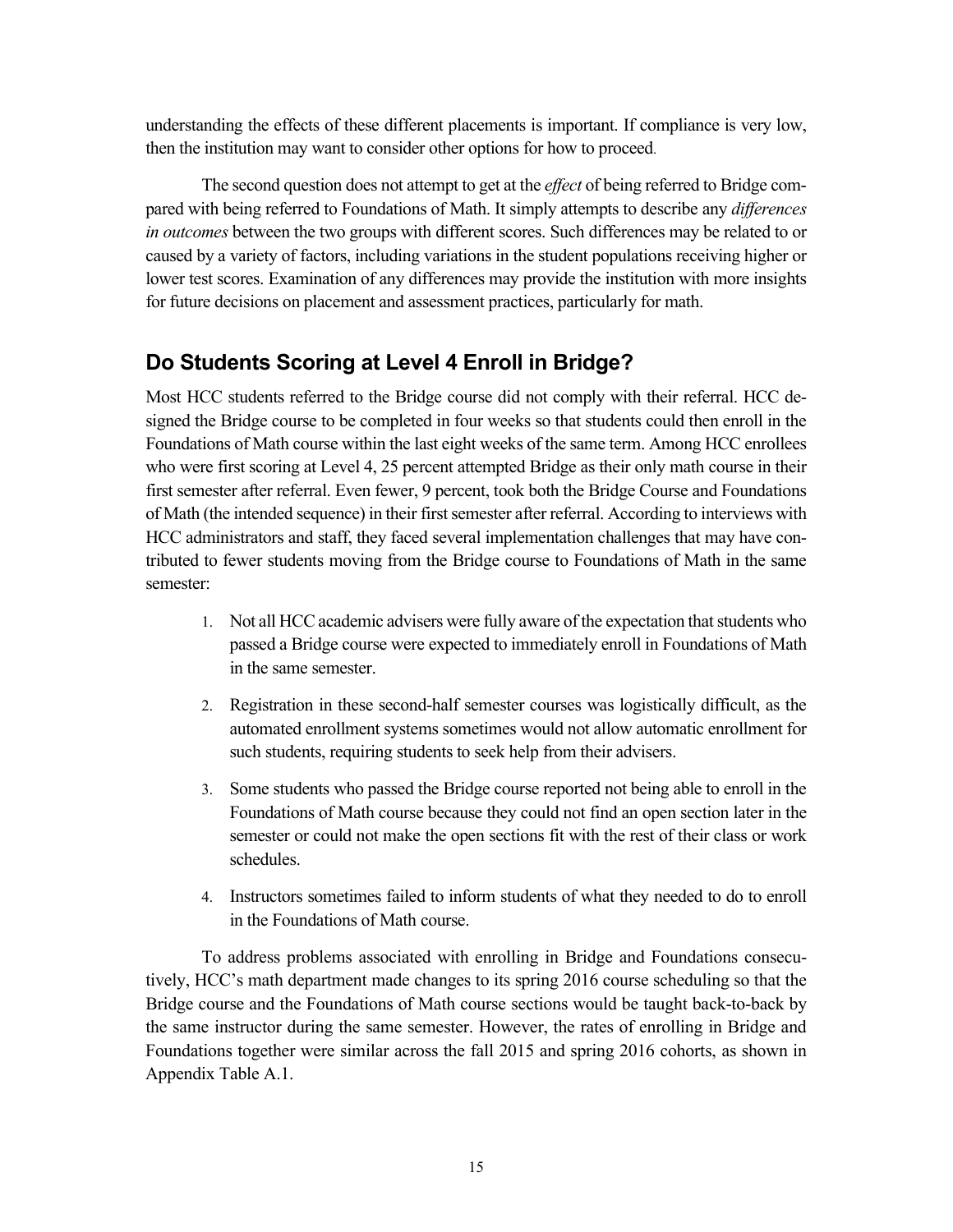Not surprisingly, some Bridge course instructors who were interviewed said that they struggled to fit all of the necessary content into a compressed, four-week course. Some instructors noted that many of their students quickly accumulated absences early in the course, inevitably making them fall behind with very little time to catch up. Students who participated in focus groups reported varying experiences with the content, with some finding the course too easy and boring, while others finding it too hard — highlighting the challenge of teaching a course to students whose math abilities range from fourth-grade to eighth-grade proficiency.

### **Numbers and Characteristics of ABE Test-Takers**

In this section, student records are used to document the numbers, characteristics, and math course and college enrollment patterns of students whose first test scores indicated proficiency levels at and below the ninth-grade level. All students who applied to the college and did not qualify for waivers or exemptions were required to take the Texas Success Initiative (TSI); students who received low enough scores were automatically administered an additional assessment, the ABE test, to determine a more precise grade-level proficiency. As mentioned above, students whose math skills were assessed at third grade or below (Levels 1 and 2) were to be referred to zero- or lowcredit courses, including workforce programs typically offered at a workforce training site located off-campus. Students whose math skills were assessed between fourth and eighth grade (Levels 3 and 4) were referred to the Bridge course. Students whose scores indicated proficiency between ninth and twelfth grade (Levels 5 and 6) were to be referred to the Foundations of Math course. Some retesting was done, but only 7 percent of students retested and received higher scores prior to their first expected enrollment semester (with 11 percent retesting through spring 2016), and not all of these scores were high enough to place students into higher-level math classes.

Approximately 14,000 individuals first took the TSIA during the time frame for this study. From this group, 5,552 — approximately 40 percent — scored far enough below the "college-ready math skills" cutoff that they were then administered the ABE Diagnostic. [5](#page-25-0) The distribution of ABE Diagnostic scores is shown in Figure 3.2. Of these 5,552 students who took the ABE assessment, 2,628 scored below ninth-grade level, which corresponds to an ABE Level 4 or lower, indicating below developmental math level. These 2,628 students represent just under 20 percent of the total number of students who took the TSIA and just under half of the students who took the ABE. In other words, one-fifth of all TSIA test-takers were affected by the new assessment and placement policies by achieving a score that placed them below the cut point for developmental math.

As a reminder, this study examines differences in college enrollment and math coursetaking behavior among ABE test-takers who first scored at Level 4 and 5, where most scores are distributed. As shown in Table 3.1, of the full sample, 43 percent of Level 4 and 5 test-takers were

<span id="page-25-0"></span><sup>5</sup> Scores ranged from 310 to 390. The college cutoff was 350; students who scored 335 or below were required to take the ABE Diagnostic.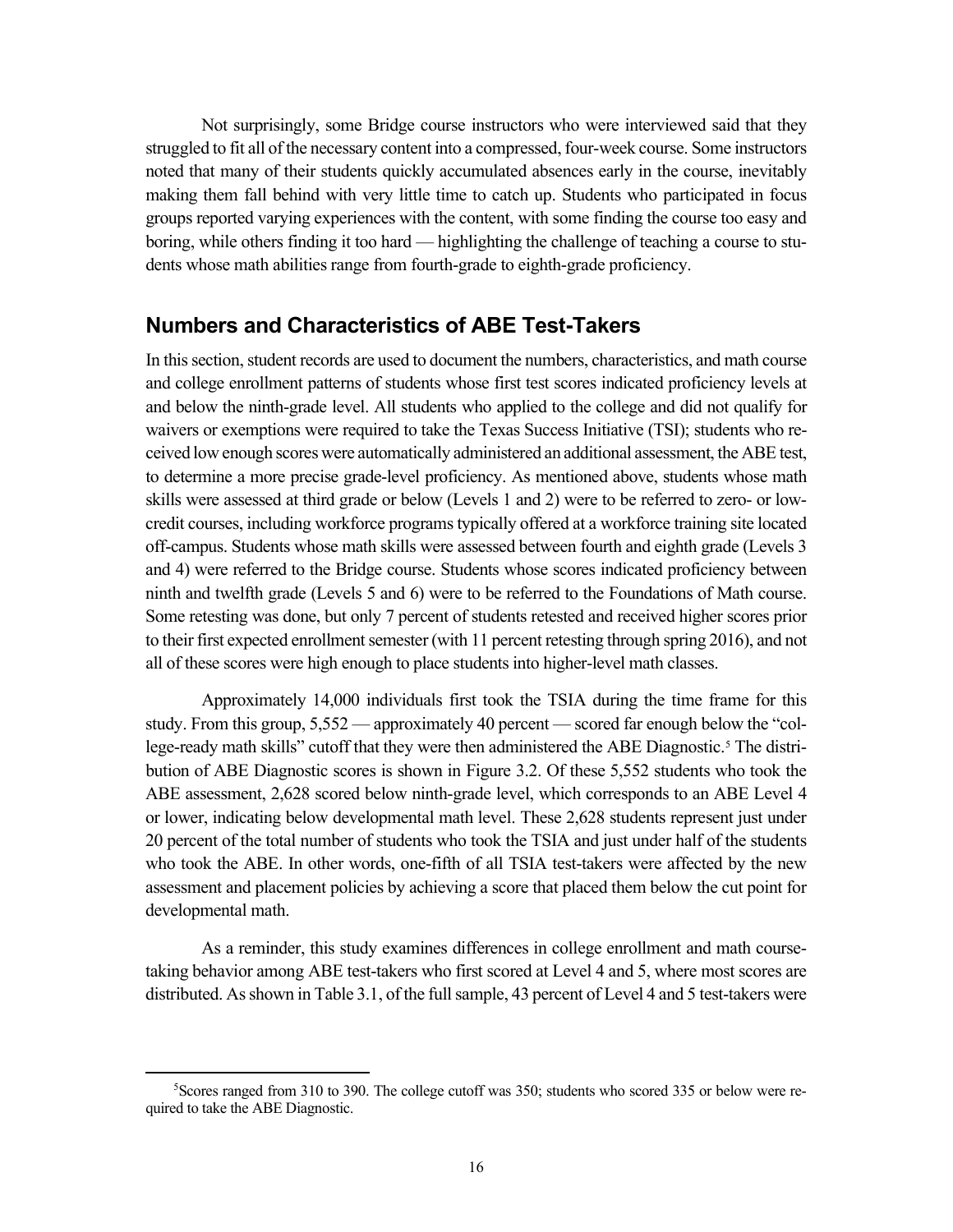**Figure 3.2**



**Math Test-Takers, by ABE Level, Houston Community College (HCC)**

SOURCE: Calculations from placement data from Houston Community College and the College Board. Derived from data provided by the College Board. Copyright © 2013-2019 The College Board. (www.collegeboard.org)

NOTES: This sample includes all individuals with a first reported TSIA (Texas Success Initiative Assesment) score below 336 between February 1, 2015, and January 31, 2016. A total of 13,957 people took the TSIA during this window. Those scoring below a 336 were required to take the ABE test. A total of 5,552 (approximately 40 percent) out of 13,957 TSIA test-takers scored below a 336, thus also taking the ABE test. The percentages above each bar capture the percentage of students at each ABE level. Data include an individual's first TSIA and ABE score only, and includes all test-takers at HCC, regardless of subsequent enrollment.

female, with 32 percent missing gender data; the remaining students (approximately 25 percent) were male. This large gender gap may reflect differences in "missingness" by gender or also may reflect some national trends where females enroll in college at higher rates than males. [6](#page-26-0) Reflecting

<span id="page-26-0"></span><sup>6</sup> Lopez and Gonzalez-Barrera (2014).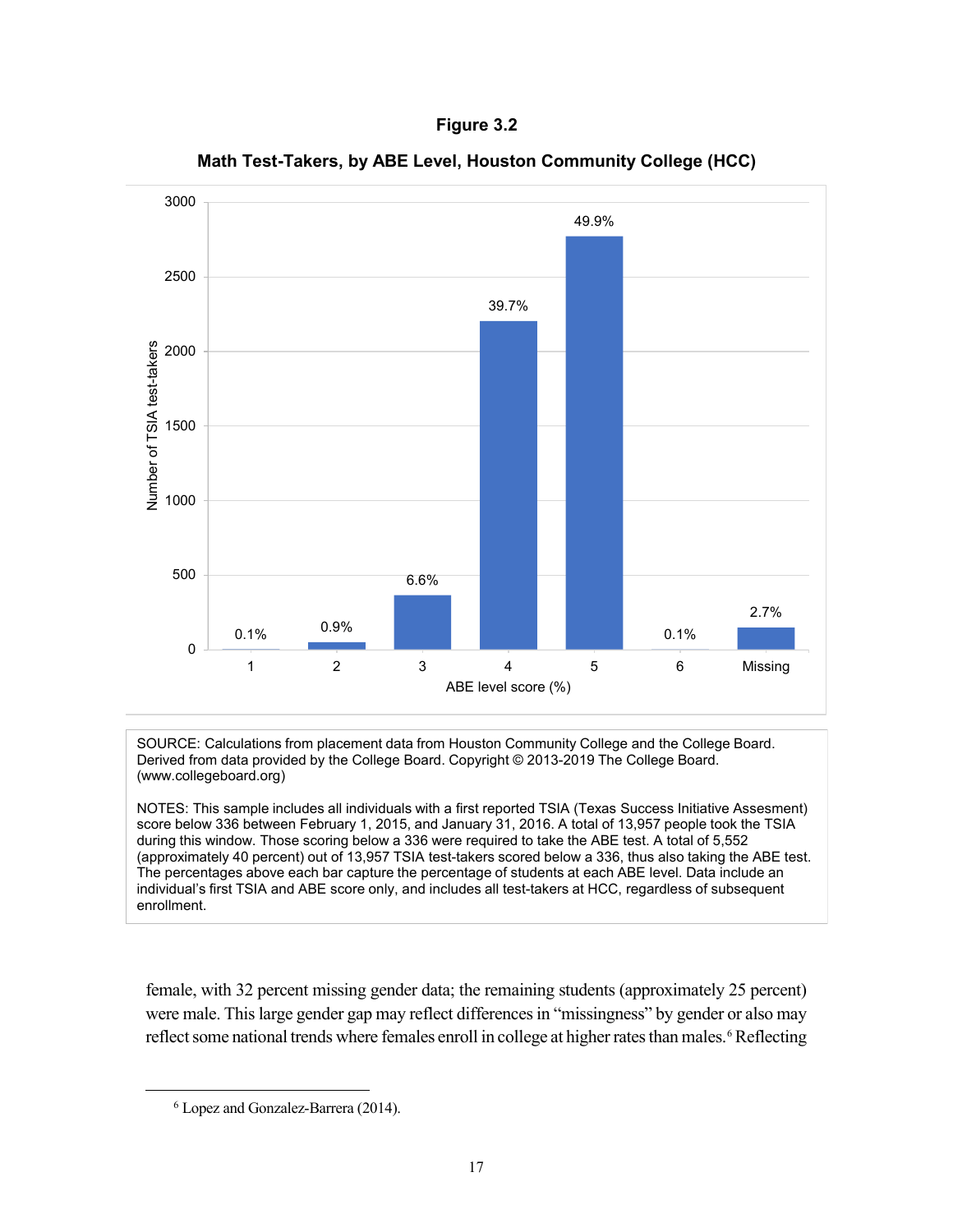#### **Table 3.1**

|                                             | All ABE Level 4<br>and Level 5 |             |              |
|---------------------------------------------|--------------------------------|-------------|--------------|
| Characteristic                              | Test-Takers (1)                | Level 4 (2) | Level $5(3)$ |
| Number of test-takers                       | 4,976                          | 2,204       | 2,772        |
| Female                                      | 43%                            | 42%         | 43%          |
| Gender missing                              | 32%                            | 36%         | 28%          |
| White                                       | 6%                             | 4%          | 7%           |
| <b>Black</b>                                | 31%                            | 35%         | 27%          |
| Hispanic                                    | 25%                            | 17%         | 31%          |
| Other race                                  | 6%                             | 7%          | 5%           |
| Race missing                                | 32%                            | 37%         | 29%          |
| Low English proficiency                     | 5%                             | 8%          | 3%           |
| English proficiency missing                 | 33%                            | 37%         | 30%          |
| Single parent                               | 10%                            | 11%         | 9%           |
| Single parent missing                       | 33%                            | 37%         | 30%          |
| Took 4 years or more of high<br>school math | 34%                            | 30%         | 37%          |
| Years of high school math<br>missing        | 48%                            | 52%         | 45%          |

#### **Demographic Characteristics of ABE Test-Takers, Houston Community College**

SOURCE: Data on gender, race, English proficiency, and single-parent status are from Houston Community College demographic datasets. Some race data and all data on high school math experience are self-reported from the College Board's placement data. Derived from data provided by the College Board. Copyright © 2013-2019 The College Board( [www.collegeboard.org\)](http://www.collegeboard.org/).

NOTES: Each cell presents the percentage of ABE test-takers. Data are pooled across cohorts 1 and 2, which includes all individuals with a first reported ABE score of Level 4 or Level 5 between February 1, 2015, and January 31, 2016.

the diversity of HCC, a total of 31 percent of Level 4 and 5 test-takers identified as black, 25 percent as Hispanic, 6 percent as white, 6 percent as another race, and again 32 percent did not report a race. Five percent of test-takers had low English language proficiency, and 10 percent were single parents, according to school records; for one-third, data on English and single-parent status were missing. Notably, there are differences in missing data across the two levels of ABE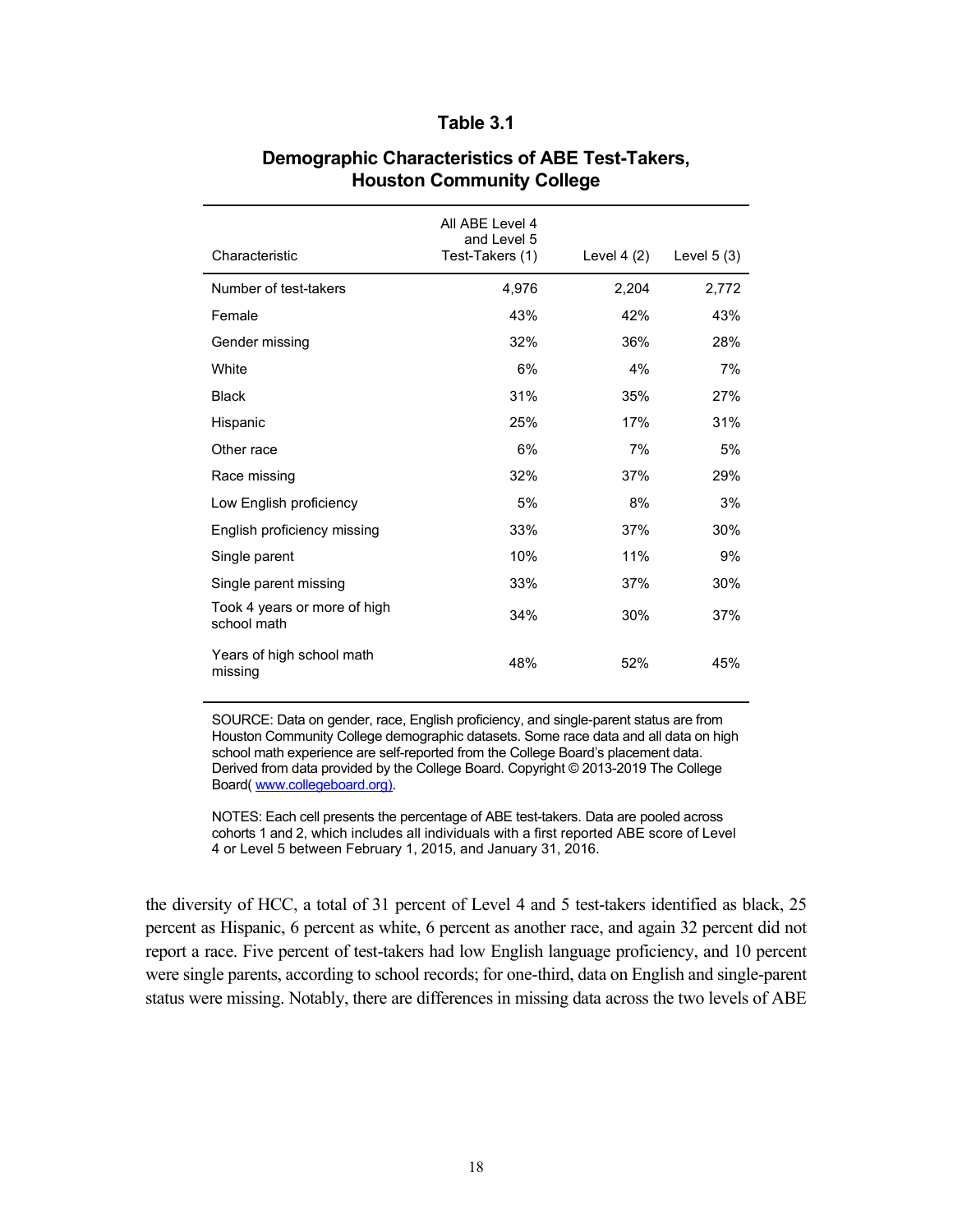test-takers, shown in Table 3.1, which may be due to Level 5 students enrolling more often and, therefore, having more complete demographic information. [7](#page-28-0)

### **Course Enrollment Behavior**

Table 3.2 describes the college and math course enrollment behavior for students who first scored at ABE Levels 4 and 5 at three different points in time within the study time frame: at the end of the first semester after taking the ABE assessment, the end of the second semester after taking the assessment, and by the end of the fourth semester.<sup>[8](#page-28-1)</sup> The first two columns apply to Level 4 and 5 ABE test-takers regardless of whether they actually enrolled at HCC. Columns 3 and 4 apply only to those students who enrolled in their first expected semester.

Unsurprisingly, students first scoring at ABE Level 4 were less likely to be enrolled at HCC, less likely to enroll in math at all, and less likely to enroll in their assigned math class than Level 5 students. This was true in the first semester and also up to two years after first taking the test. For example, columns 1 and 2 of panel 2 show that 40 percent of test-takers first scoring at ABE Level 4 and 33 percent of those first scoring at ABE Level 5 still had not enrolled at HCC by the end of the second semester after taking the ABE assessment. By the end of four semesters, the gap between students who originally scored at Level 4 and Level 5 is still apparent, with 35 percent of Level 4 and 29 percent of Level 5 test-takers still not enrolling at HCC. The high number of ABE test-takers who do not enroll at HCC is due, in part, to many high school students taking the test for diagnostic purposes and who may or may not have ever intended to enroll at HCC. Some of this drop-off also likely represents students who were interested in HCC (or college more generally) but still failed to enroll.

To better understand why test-takers decided ultimately not to enroll at HCC, MDRC administered a survey to low-scoring students who had enrolled in at least one ABE or continuing education class but decided not to reenroll at HCC for the fall 2016 semester, asking students to explain their reasons for not enrolling. Among students who responded to the survey, most cited financial reasons, the need to work, or family responsibilities. However, 15 percent of students cited reasons related to their math test scores and course assignments. Results from the survey need to be viewed with caution, however, as the response rate was low — under 10 percent.

<span id="page-28-0"></span><sup>7</sup> Percentages reported here differ somewhat from the descriptive statistics reported in the last report (Visher et al., 2017) because the sample here was defined more narrowly to identify students for inclusion in the regression discontinuity analysis; gender, English proficiency, and single-parent percentages were calculated among non-missing values only in the earlier publication.

<span id="page-28-1"></span><sup>8</sup> A student's first semester after taking the ABE assessment is fall 2015 for Cohort 1 and spring 2016 for Cohort 2. For Cohort 1 the end of the second semester is summer 2016. For Cohort 2 it is fall 2016. The end of the fourth semester is summer 2017 for Cohort 1 and fall 2017 for Cohort 2.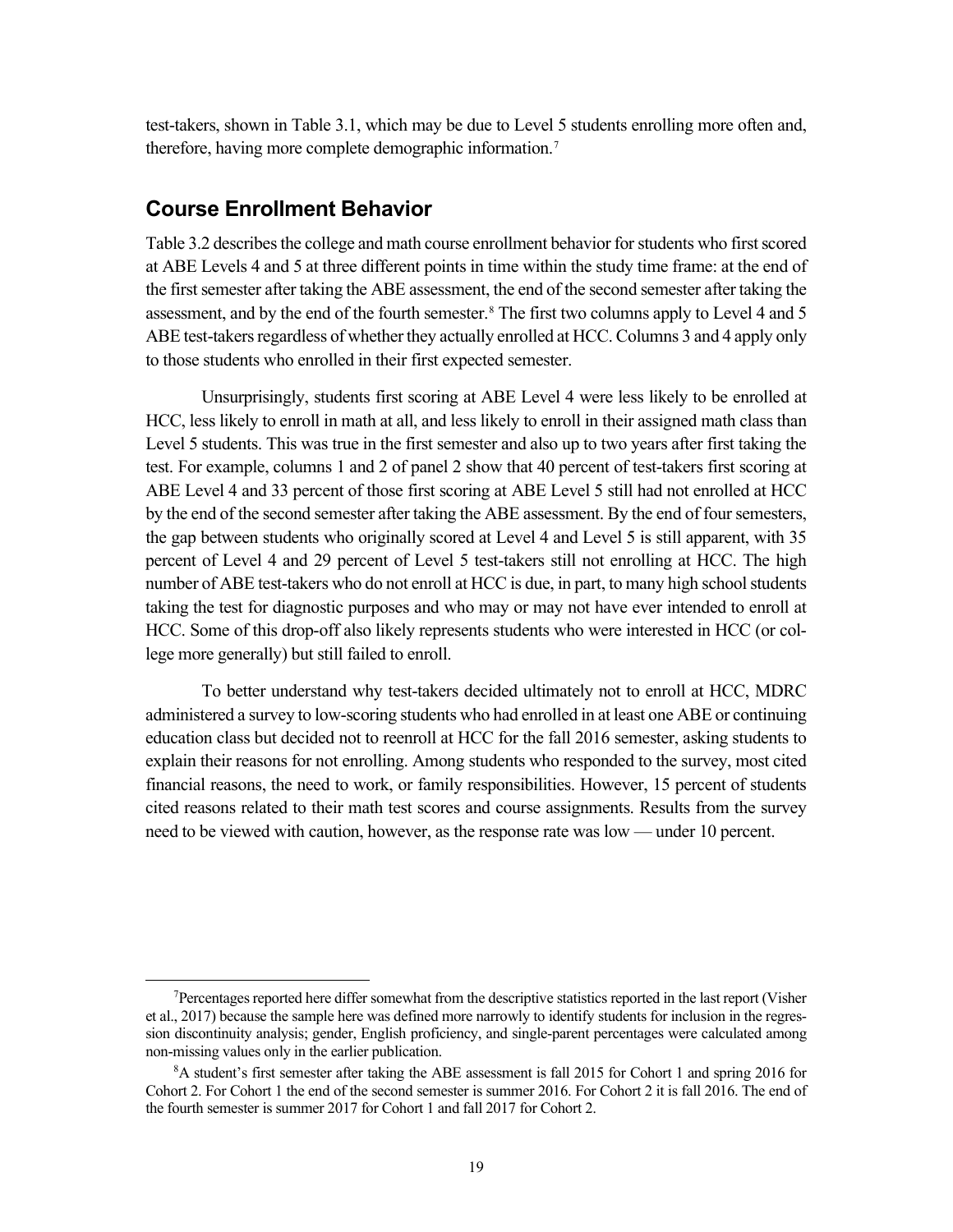#### **Table 3.2**

|                                                        | All Test-Takers |              | <b>Enrolled Students</b> |                  |
|--------------------------------------------------------|-----------------|--------------|--------------------------|------------------|
| <b>Behavior</b>                                        | Level $4(1)$    | Level $5(2)$ | Level $4(3)$             | Level $5(4)$     |
| Number of ABE test-takers                              | 2,204           | 2,772        | 1,046                    | 1,444            |
| (1) End of first semester after ABE assessment (%)     |                 |              |                          |                  |
| Did not enroll at HCC                                  | 53              | 48           |                          |                  |
| Enrolled at HCC, did not take any math                 | 2               | 22           | 55                       | 41               |
| Enrolled, took Bridge only                             | 12              | 2            | 25                       | 3                |
| Enrolled, took Foundations only                        | 5               | 25           | 10                       | 48               |
| Enrolled, took both Bridge and Foundations             | 4               |              | 9                        | 3                |
| Enrolled, took other developmental math                | 0               |              |                          | $\boldsymbol{2}$ |
| Enrolled, took college-level math                      | $\Omega$        | 1            | 1                        | $\overline{2}$   |
| (2) By end of second semester after ABE assessment (%) |                 |              |                          |                  |
| Did not enroll at HCC                                  | 40              | 33           |                          |                  |
| Enrolled at HCC, did not take any math                 | 25              | 21           | 40                       | 29               |
| Enrolled, took Bridge                                  | 26              | 5            | 45                       | 8                |
| Enrolled, took Foundations                             | 18              | 38           | 32                       | 62               |
| Enrolled, took other developmental math                | 5               | 12           | 8                        | 19               |
| Enrolled, took college-level math                      | $\overline{2}$  | 4            | $\overline{2}$           | 6                |
| (3) By end of fourth semester after ABE assessment (%) |                 |              |                          |                  |
| Did not enroll at HCC                                  | 35              | 29           |                          |                  |
| Enrolled at HCC, did not take any math                 | 21              | 18           | 32                       | 23               |
| Enrolled, took Bridge                                  | 32              | 7            | 51                       | 10               |
| Enrolled, took Foundations                             | 26              | 45           | 42                       | 68               |
| Enrolled, took other developmental math                | 10              | 21           | 18                       | 29               |
| Enrolled, took college-level math                      | 6               | 11           | 9                        | 17               |

#### **College and Course Enrollment Behavior of ABE Test-Takers After One Semester, Two Semesters, and Four Semesters, Pooled Cohorts, Houston Community College (HCC)**

SOURCE: Calculations from transcript and placement data from Houston Community College and placement data from the College Board. Derived from data provided by the College Board. Copyright © 2013-2019 The College Board (www.collegeboard.org).

NOTES: Cohorts 1 and 2 are pooled. A student's first semester after taking the ABE assessment is the fall of 2015 for Cohort 1 and the spring of 2016 for Cohort 2. For Cohort 1 the end of the second semester is the summer of 2016. For Cohort 2 it is the fall of 2016. The end of the fourth semester is summer of 2017 for Cohort 1 and the fall of 2017 for Cohort 2. "Other developmental math" includes the second course in the developmental math sequence, Developmental Algebra, which was required only for students with STEM majors. The percentages in panels 2 and 3 do not sum to 100, as they capture enrollment outcomes across multiple semesters, over which period many students enrolled in more than one class. The sample for columns 3 and 4 remains constant across panels; students who did not enroll in their first expected semester are excluded from panels 2 and 3, even if they enrolled later.

Many enrolled students delayed taking math in their first semester. Approximately onefourth of test-takers in both groups (26 percent for Level 4 and 22 percent for Level 5) enrolled at HCC in the first semester but did not enroll in a math course. This rate of delaying taking math is even more striking when one considers that 55 percent of *enrolled* Level 4 students and 41 percent of *enrolled* Level 5 students put off taking math (columns 3 and 4). If completing remediation in math early is important, as some argue, these numbers are cause for concern.

After four semesters, many students still had not enrolled in the math class associated with their ABE score or enrolled in math at all, with even more opting out among those at Level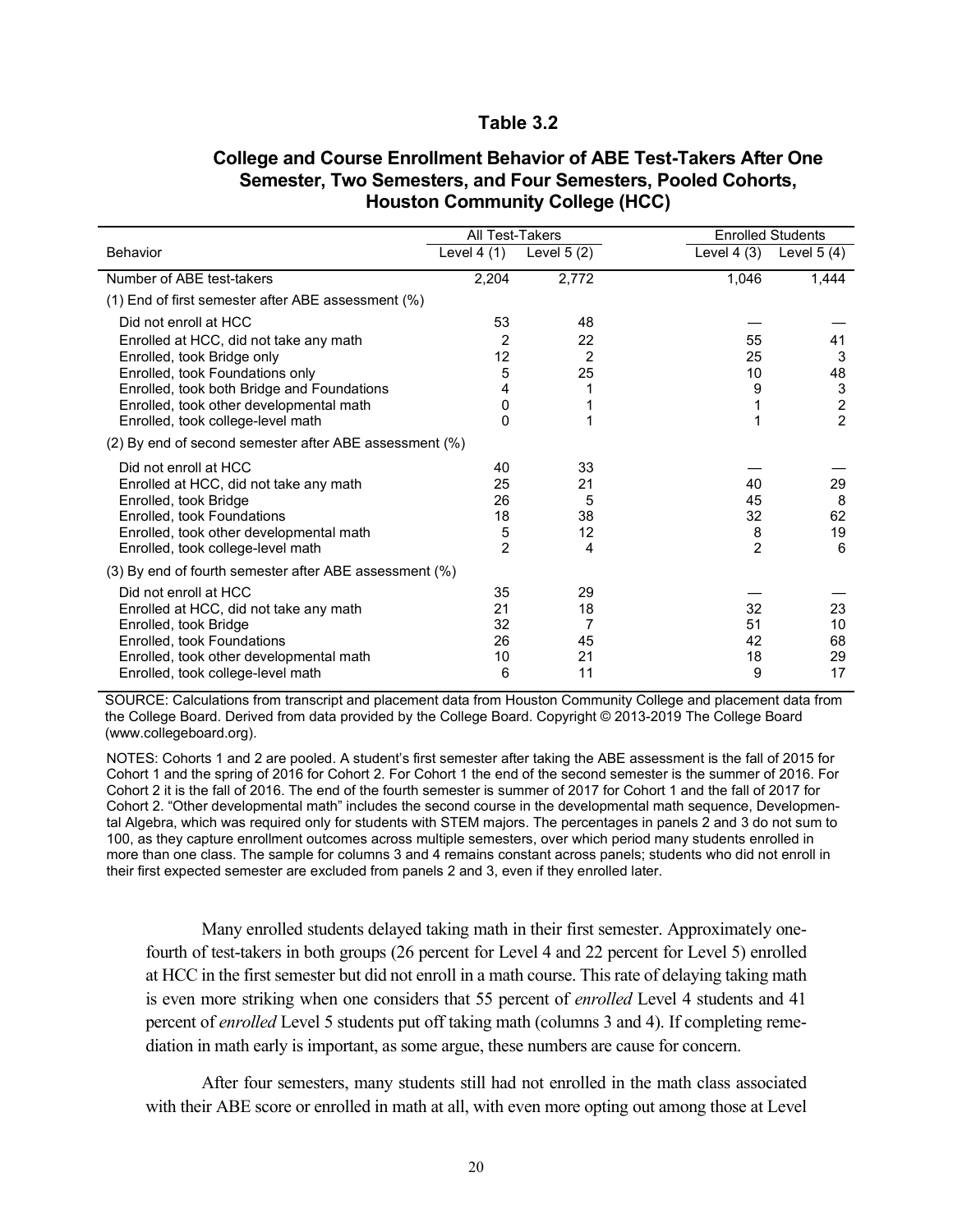4. By the end of four semesters, only 32 percent of Level 4 test-takers had enrolled in the Bridge course (column 1) and 45 percent of all Level 5 ABE test-takers had enrolled in the Foundations of Math course (column 2). If this sample is restricted to just those students who enrolled at HCC (columns 3 and 4), the gap between ABE Levels 4 and 5 students remains large. Approximately half (51 percent) of students at ABE Level 4 had enrolled in the Bridge course by the fourth semester, while 68 percent of the Level 5 students had enrolled in the Foundations of Math course. These results are consistent with an emerging pattern: ABE Level 4 students were less likely to enroll in math and specifically in the course associated with their ABE score than Level 5 students in their first semester, but enrollment was low for both groups. [9](#page-30-0)

Among enrolled students in the sample, few had enrolled in college-level math by the end of four semesters. As expected, ABE Level 5 students were ahead of ABE Level 4 students, with 17 percent having enrolled in a college-level math course by the end of four semesters, compared with 9 percent of ABE Level 4 students. As described above, HCC administrators who were interviewed stated that students would pass the four-week Bridge course at the start of their first semester and then immediately enroll in Foundations of Math within the same semester. Table 3.2 shows that this successive enrollment pattern rarely happened. Only 9 percent of enrolled Level 4 students passed the course in their first semester and went on to enroll in the Foundations of Math course in the same semester. Interestingly, a total of 6 percent of enrolled Level 5 students took the Bridge course in the first semester, despite not being formally assigned to that course. Approximately half of these students enrolled in Bridge alone, and half enrolled in Bridge and Foundations together (as shown in Table 3.2, column 4). Findings from interviews and focus groups suggest that some students may have wanted a refresher course in basic math prior to taking the first developmental course or that they ended up enrolling in the course because there may have been confusion in advising.

The low number of students who transitioned as expected from the Bridge course into the Foundations course may be due to communication and procedural challenges, resulting in students not being aware of the opportunity or unable to find an available Foundations course section with open seats. This is corroborated by the field research, as HCC administrators who were interviewed described the substantial organizational restructuring that the college undertook during the first semester the Bridge course was offered. This restructuring included a district-wide change to split up the administration of the math department and developmental education, which resulted in some initial miscommunication and misunderstandings about the Bridge course and delays in assigning instructors to teach it. This also caused a temporary shortage of space in the Bridge course, a situation that administrators tried to remedy in the second semester by better aligning the sections of Bridge and Foundations courses.

<span id="page-30-0"></span><sup>&</sup>lt;sup>9</sup>The Level 4 and Level 5 students received higher scores on retests at the same rate (7 percent during the period prior to their first expected semester, and 11 percent through spring 2016), so retesting does not explain why the Level 4 students were less likely to enroll in their originally assigned course.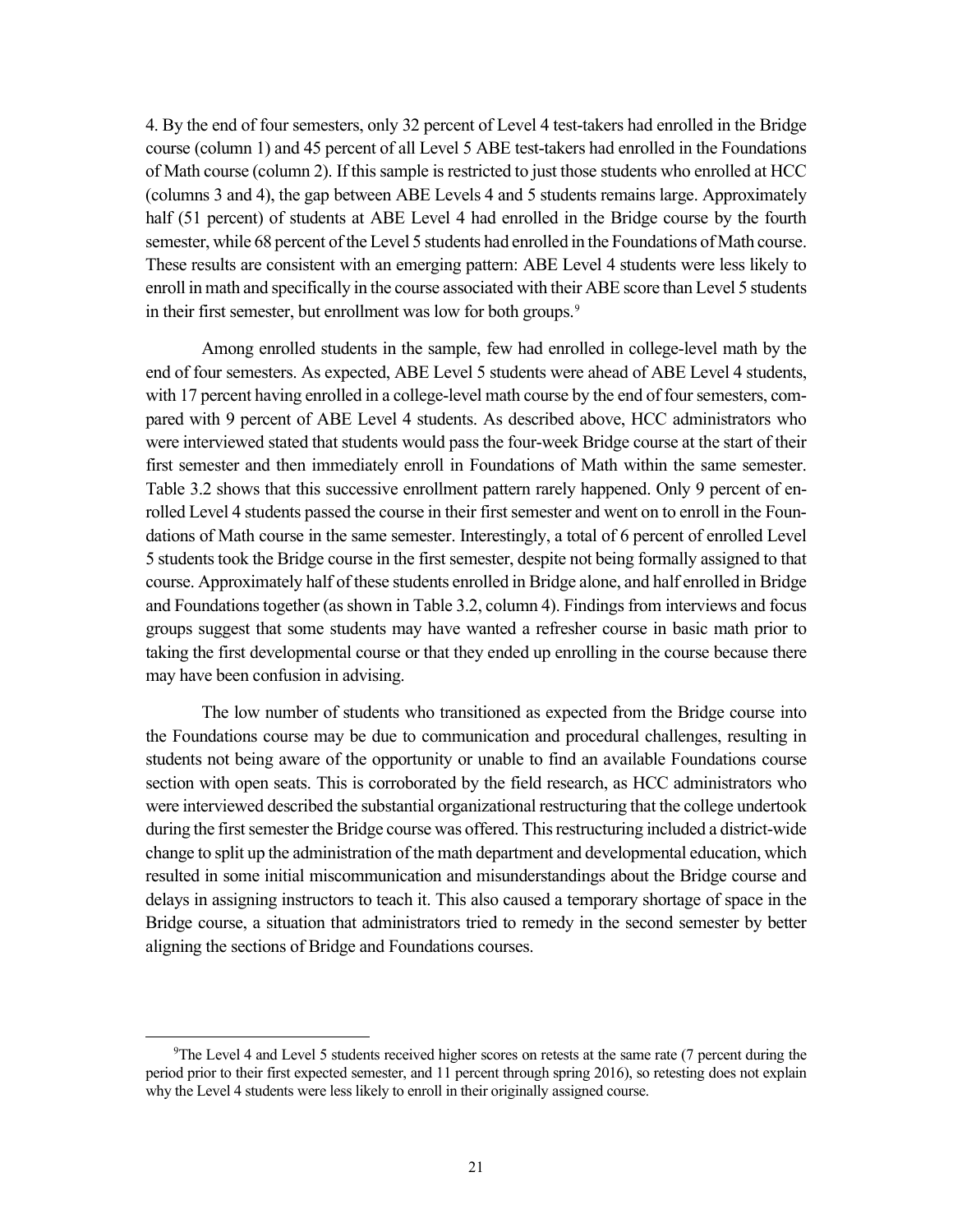Focus groups with students and instructors indicated that some students were not enthu-siastic about being assigned to the Bridge course, which could help explain low enrollment.<sup>[10](#page-31-0)</sup> According to a few academic advisers, some students felt embarrassed to be at such a low math level and wanted to retest and wait to take math until they placed at a higher level, which some advisers encouraged them to do.

To summarize, four semesters after taking the ABE math assessment, ABE Level 4 students were still well behind ABE Level 5 students in terms of taking math courses. Among students who enrolled in their first semester after the test (fall 2015 for Cohort 1 and spring 2016 for Cohort 2), 68 percent of those assigned to the Foundations of Math course (ABE Level 5) had enrolled in this course after two years, compared with only 42 percent of those assigned to Bridge math (ABE Level 4). Even after four semesters, the Bridge course students had, on average, failed to catch up to the students assigned to Foundations of Math. Of course, assuming that the ABE assessment accurately reflects math abilities, the Level 4 test-takers were, by definition, less well prepared to succeed in math than those with Level 5 scores. Nonetheless, these data reveal that many students are making a priority of other courses over beginning to address their math requirements.

Table 3.3 examines the course enrollment and math course completion rates for students who enrolled for at least one semester at HCC and assesses outcomes after four semesters. [11](#page-31-1) The two columns compare students who achieved Level 4 scores with those who achieved Level 5 scores. Among Level 4 students (column 1), 50 percent ultimately enrolled in the Bridge course by the end of four semesters. However, only 32 percent of Level 4 students eventually passed the Bridge course within that time frame. The pass rate among those who took Bridge was just 64 percent. Among all Level 4 students, 40 percent (567 students) eventually made it to the Foundations of Math course within four semesters, 35 percent (200 students) of whom enrolled in Foundations of Math — having skipped the Bridge course. Only 9 percent eventually enrolled in a college-level math course by that time. By the end of four semesters, 21 percent of all Level 4 students had passed Foundations of Math and 6 percent had passed a college-level math course. As mentioned previously, HCC offered one other developmental math course: Developmental Algebra, which was required for STEM (science, technology, engineering, math) majors after first completing Foundations of Math. Conditional on completing Foundations of Math, 65 percent of Level 4 students went on to enroll in Developmental Algebra.

As expected, Level 5 students progressed further through the math sequence over the course of four semesters, though their persistence through the math sequence was still low. Among Level 5 students (column 2 of Table 3.3), 63 percent had enrolled in Foundations of Math

<span id="page-31-0"></span><sup>&</sup>lt;sup>10</sup>MDRC researchers attempted to recruit HCC students eligible for Bridge but who did not enroll in the course in order to better understand their reasons for not enrolling. However, none from this group agreed to participate in focus groups.

<span id="page-31-1"></span><sup>11</sup>Panels 3 and 4 of Table 3.2 follow students who enrolled in the first expected semester and remained through four semesters. In contrast, Table 3.3 follows students who enrolled at any point.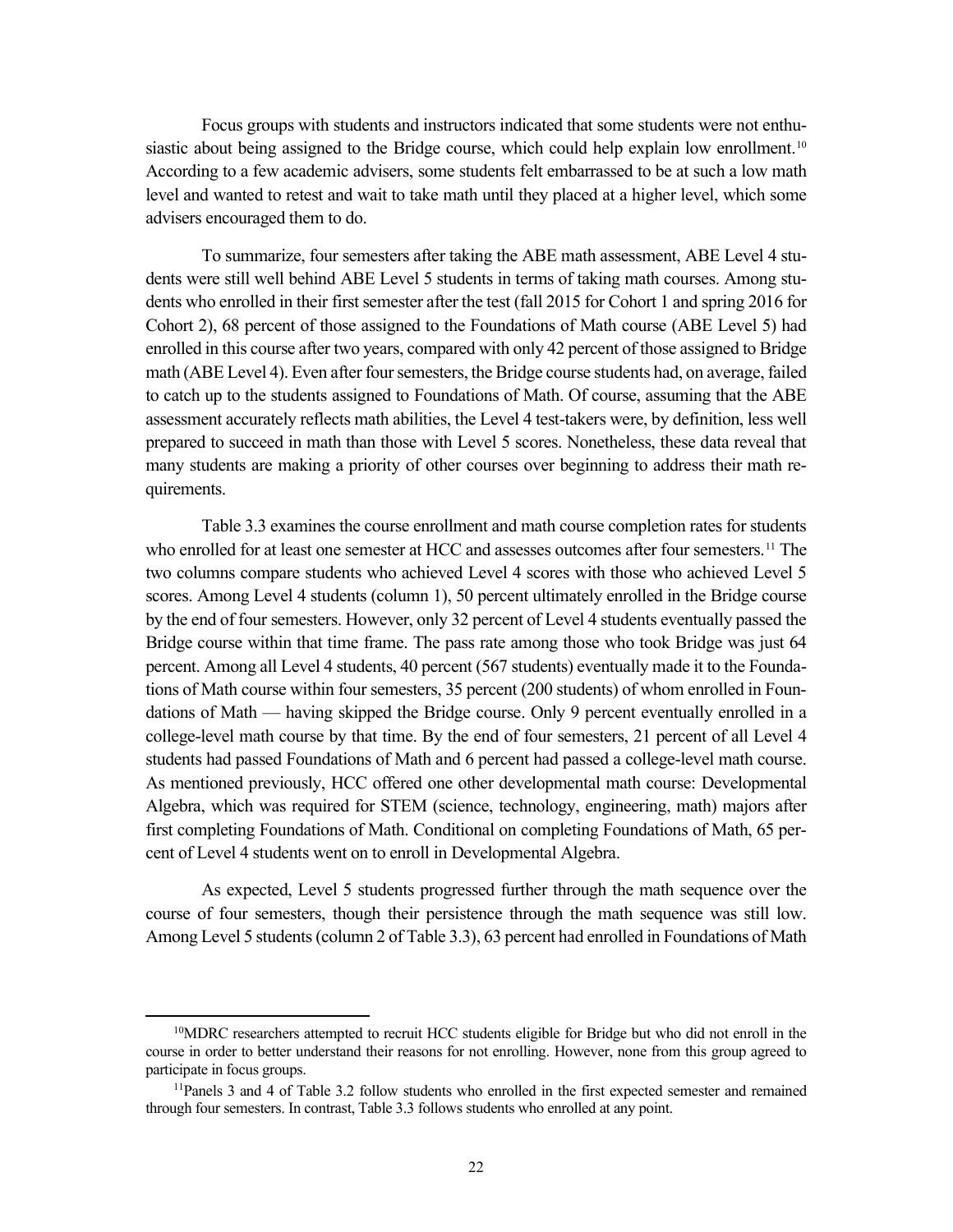#### **Table 3.3**

#### **Course Enrollment and Passing Behavior of Houston Community College (HCC) Students Through Four Semesters, by ABE Level, Conditional on Enrolling in At Least One Semester**

| Course Enrollment and Passing Behavior                                        | ABE Level 4 (1) | ABE Level 5 (2) |
|-------------------------------------------------------------------------------|-----------------|-----------------|
| Total number of ABE test-takers                                               | 1.425           | 1.979           |
| Ever took Bridge (%)                                                          | 50              | 9               |
| Passed Bridge                                                                 | 32              |                 |
| Ever took Foundations (%)                                                     | 40              | 63              |
| <b>Passed Foundations</b>                                                     | 21              | 33              |
| Ever took other developmental math (%)                                        | 16              | 29              |
| Ever passed other developmental math                                          | 11              | 19              |
| Ever took other developmental math, among those who<br>passed Foundations (%) | 65              | 67              |
| Ever passed other developmental math, among those<br>who passed Foundations   | 47              | 45              |
| Ever took college-level math (%)                                              | 9               | 16              |
| Passed college-level math                                                     | 6               | 11              |

SOURCE: Calculations from transcript and placement data from Houston Community College and placement data from the College Board. Derived from data provided by the College Board. Copyright © 2013-2019 The College Board [\(www.collegeboard.org\)](http://www.collegeboard.org/).

NOTES: Cohorts 1 and 2 are pooled. Sample is restricted to students who enroll at HCC for at least one semester and is tracked through four semesters (a larger sample than columns 3 and 4 of Table 3.2). For Cohort 1 they are tracked through the summer of 2017 and for Cohort 2 through the fall of 2017. The pass rate for an individual course is the percentage passing over the percentage who ever took the course. For example, the pass rate for Foundations among ABE Level 4 test-takers is 52.5 percent (0.21/0.40). Passing Bridge Math is the equivalent of reaching ninthgrade math skills. The "among those who passed Foundations" rows are additionally conditional on a student passing the Foundations course. For ABE Level 4, the sample size is 294, and for ABE Level 5, the sample size is 661.

by the end of four semesters and 16 percent had enrolled in a college-level math course. Thirtythree percent of Level 5 students had passed Foundations of Math within four semesters compared with 21 percent of Level 4 students. With 11 percent passing college-level math, there was a 5 percentage point difference in the rate of Level 5 students compared with Level 4 students passing college-level math by the end of four semesters. In sum, very few students who first scored at either Level 4 or Level 5 were able to progress through even the first level of college math within the two-year follow-up period.

# **The Effect of Course Referral on Progress To and Through Developmental Math**

In addition to the descriptive data presented above, this study endeavored to estimate the effect of being referred to the Bridge course versus being referred to the Foundations of Math course on subsequent student outcomes for students with similar math abilities. The goal was to use a regression discontinuity design to identify and estimate that effect. Under certain conditions, an RDD estimator is unbiased. After working with the data and understanding the implementation of the program, however, the research team determined that conditions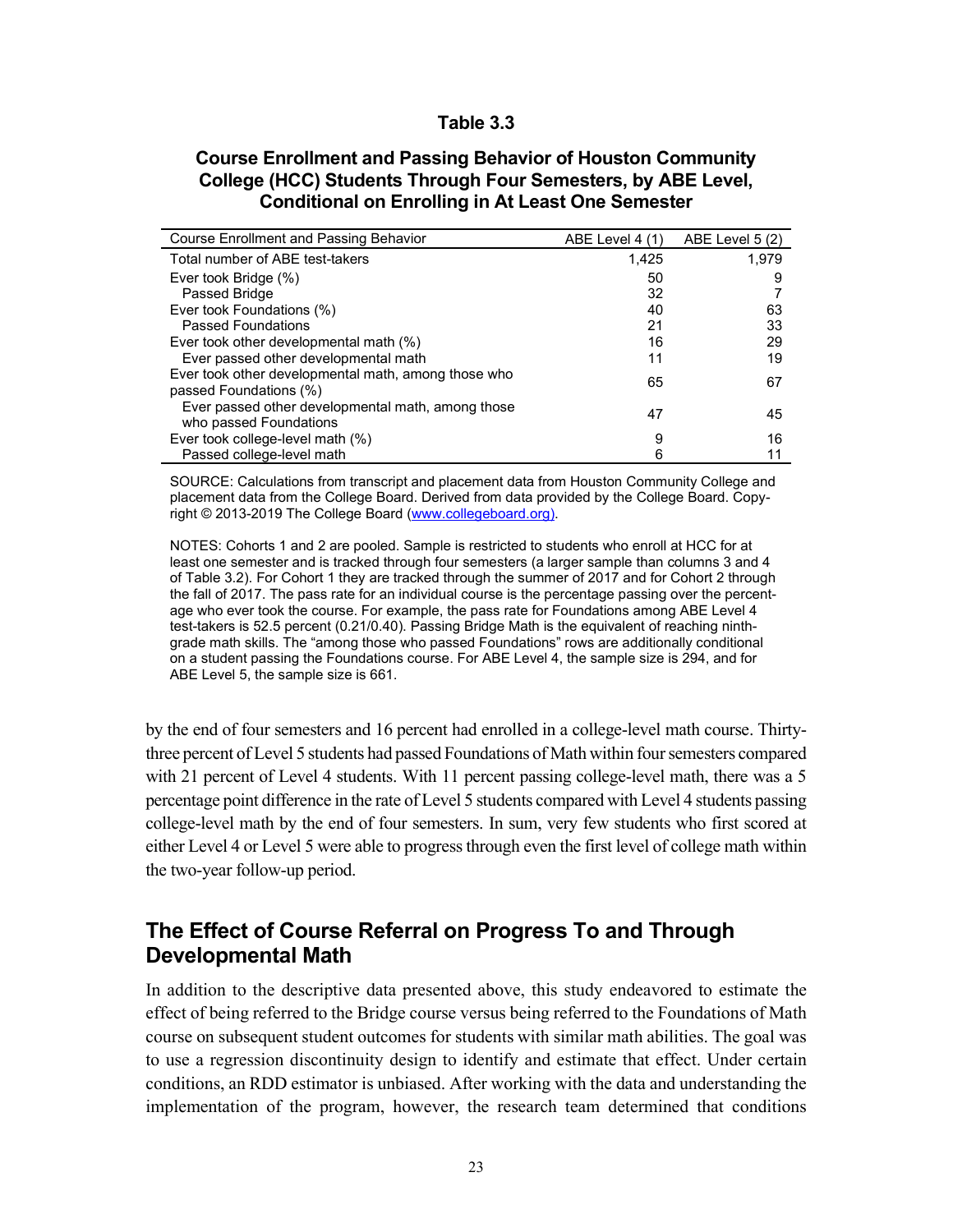ultimately could not be met for the proposed analysis and, as a result, decided not to include the RDD analysis in this report.<sup>[12](#page-33-0)</sup>

<span id="page-33-0"></span><sup>&</sup>lt;sup>12</sup>A technical supplement detailing the attempted RDD analyses is available upon request by sending an email to angela.boatman@vanderbilt.edu.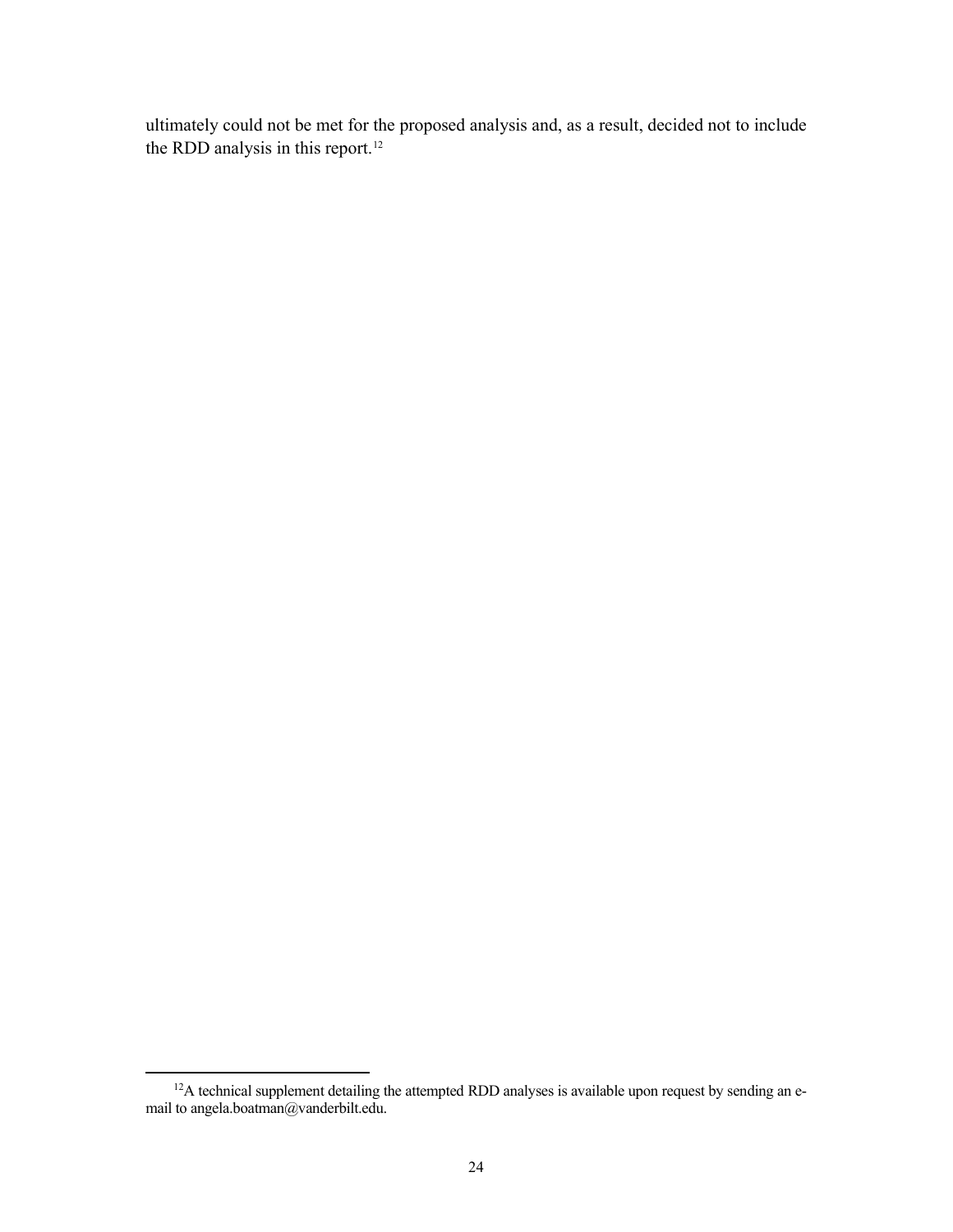### **Chapter 4**

# **Conclusion and Policy Implications**

Community colleges across the country are experimenting with new approaches to serving students who enter college with math skills so low that they cannot meet the prerequisites for many college-level courses, including college-level math, as many students are not well served by tra-ditional placement methods and developmental course sequences.<sup>[1](#page-34-0)</sup> Many students fail to enroll in such developmental courses, and, when they do, fail to pass them — especially those with skills below ninth-grade proficiency levels. As a result, colleges are increasingly implementing alternatives to this model, including shortening the sequence, providing extra support to students, and allowing students to co-enroll in developmental courses and college-level courses.

This study examined a model implemented at Houston Community College (HCC) that required students to enroll in a four-week Bridge course to raise their math skills to the ninthgrade level before they enrolled in a full developmental math course. Starting in fall 2015, the Bridge course was offered to students whose math test scores ranged from the fourth-grade level to the eighth-grade level. Students who completed the four-week Bridge course had the opportunity to immediately enroll into the first course of the developmental math sequence to work toward raising their skills to twelfth-grade proficiency.

A descriptive analysis of student records for two cohorts of HCC test-takers in the 2015- 2016 academic year yielded several findings about the behavior and outcomes of students who tested near the ninth-grade cut point (at Adult Basic Education [ABE] Diagnostic Levels 4 and 5), including enrollment in college, enrollment in math courses, and progress to and through developmental math.

1. **The new placement policy, which targeted students who tested below the ninthgrade level, affected one-fifth of students in the sample of placement test-takers.** Of the approximately 14,000 students who took the math assessment test, almost 40 percent scored substantially below twelfth-grade proficiency and were automatically administered the ABE Diagnostic to determine their math course placement. The majority of these (nearly 90 percent) tested at Level 4 and Level 5, corresponding to below and above ninth-grade proficiency, respectively. Level 4 students (along with the small percentage assigned to Level 3) were referred to the Bridge course — a change from the course they would have been referred to under the former policy. Level 5 students (along with the handful of students assigned to Level 6) were referred to Foundations of Math, the first full course in the developmental math sequence. The few students whose proficiency was assessed below fourth grade (Levels 1 and 2) were referred to workforce or other programs. In total, one-fifth of all Texas Success Initiative (TSI) test-takers were affected by the new assessment and

<span id="page-34-0"></span><sup>1</sup> Adelman (1999).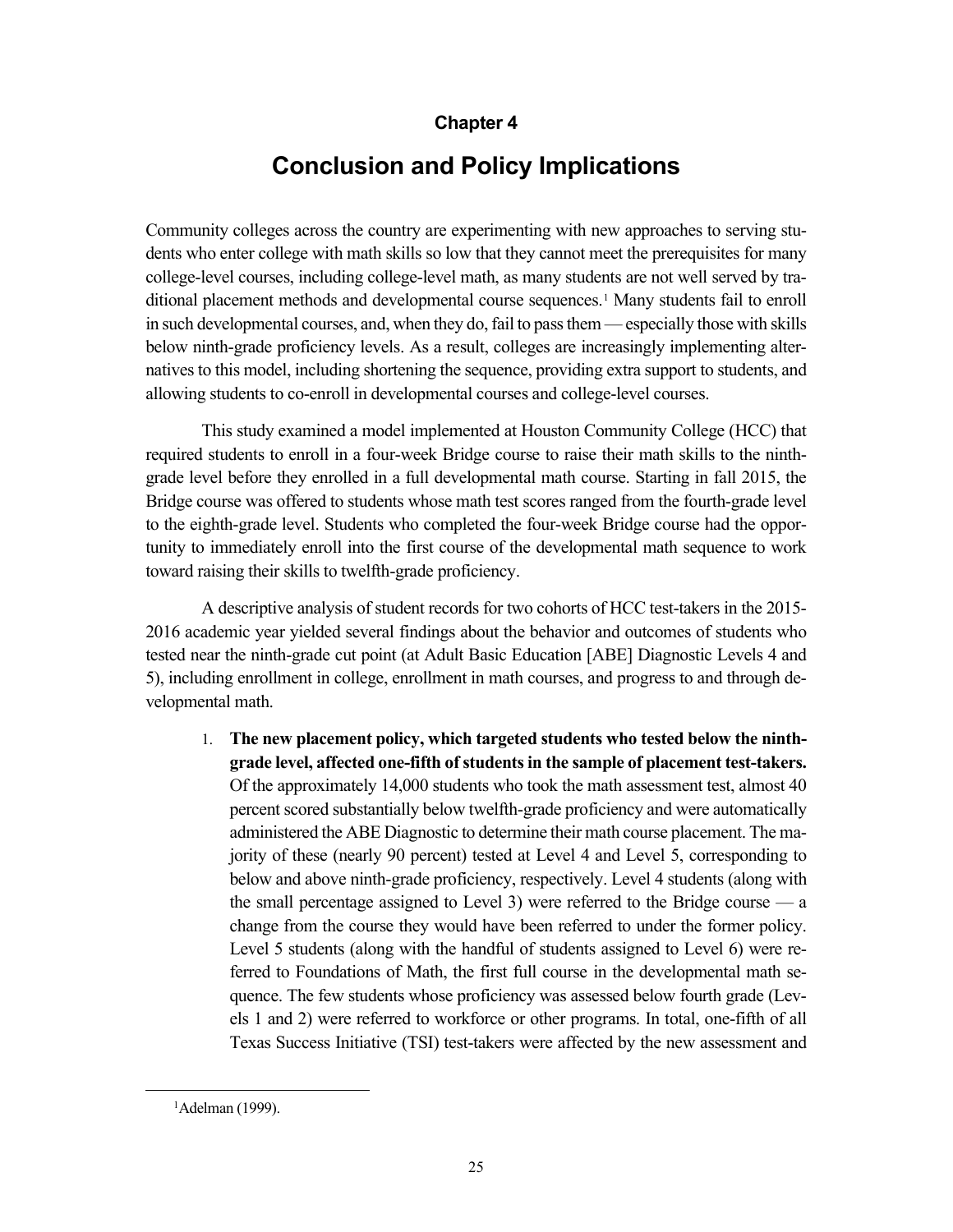placement policies by receiving a score (4 or below) that placed them below the cutoff point for developmental math.

- 2. **Many students did not enroll at HCC after taking the test.** One semester into the study period, 53 percent of students who first tested at Level 4 and 48 percent of students who first tested at Level 5 had not enrolled in HCC. By the end of four semesters, 35 percent of Level 4 and 29 percent of Level 5 test-takers had still not enrolled at HCC. Although some of these test-takers were high schoolers who did not intend to enroll, some of this drop-off also likely represents students who were interested in HCC (or college more generally) but still failed to enroll.
- 3. **Even among students who enrolled at HCC, many delayed taking math.** More than half (55 percent) of enrolled Level 4 students and 41 percent of enrolled Level 5 students did not enroll in a math course during their first semester. This finding is consistent with other research that has shown that developmental students tend to put off enrolling in math.
- 4. **Many students did not enroll in their assigned math course.** Although test-takers with scores at Level 4 were somewhat more likely to enroll in Bridge Math and less likely to enroll directly into Foundations of Math in the first semester, compliance with course referrals was generally low across both groups. After four semesters, many students still had not enrolled in the math class associated with their ABE score. By the end of four semesters, 51 percent of enrolled students who first tested at ABE Level 4 had enrolled in the Bridge course, while 68 percent of students who first tested at Level 5 had enrolled in the Foundations of Math course. A limited portion of this noncompliance may be due to students retaking the assessment test and being placed into a higher-level class; however, this applies to, at most, 11 percent of the sample who retested and received a higher score. Findings from the field research suggest limited awareness among advisers and some instructors about the department's intentions to have successful Bridge completers enroll in Foundations consecutively and within the same semester — which likely played a role in most students not knowing to do so.
- 5. **Many students did not complete the developmental course sequence.** After four semesters, a total of 21 percent of all Level 4 students had passed Foundations of Math and 6 percent had passed a college-level math course. Students originally testing at Level 5 fared only slightly better, with 33 percent passing Foundations and 11 percent passing a college-level math course.

# **Policy Implications**

The descriptive results summarized above may help inform community colleges' decisions about options for serving students who enter college with very low math skills. The data and evidence presented in this report suggest that, although some students enrolled in the four-week Bridge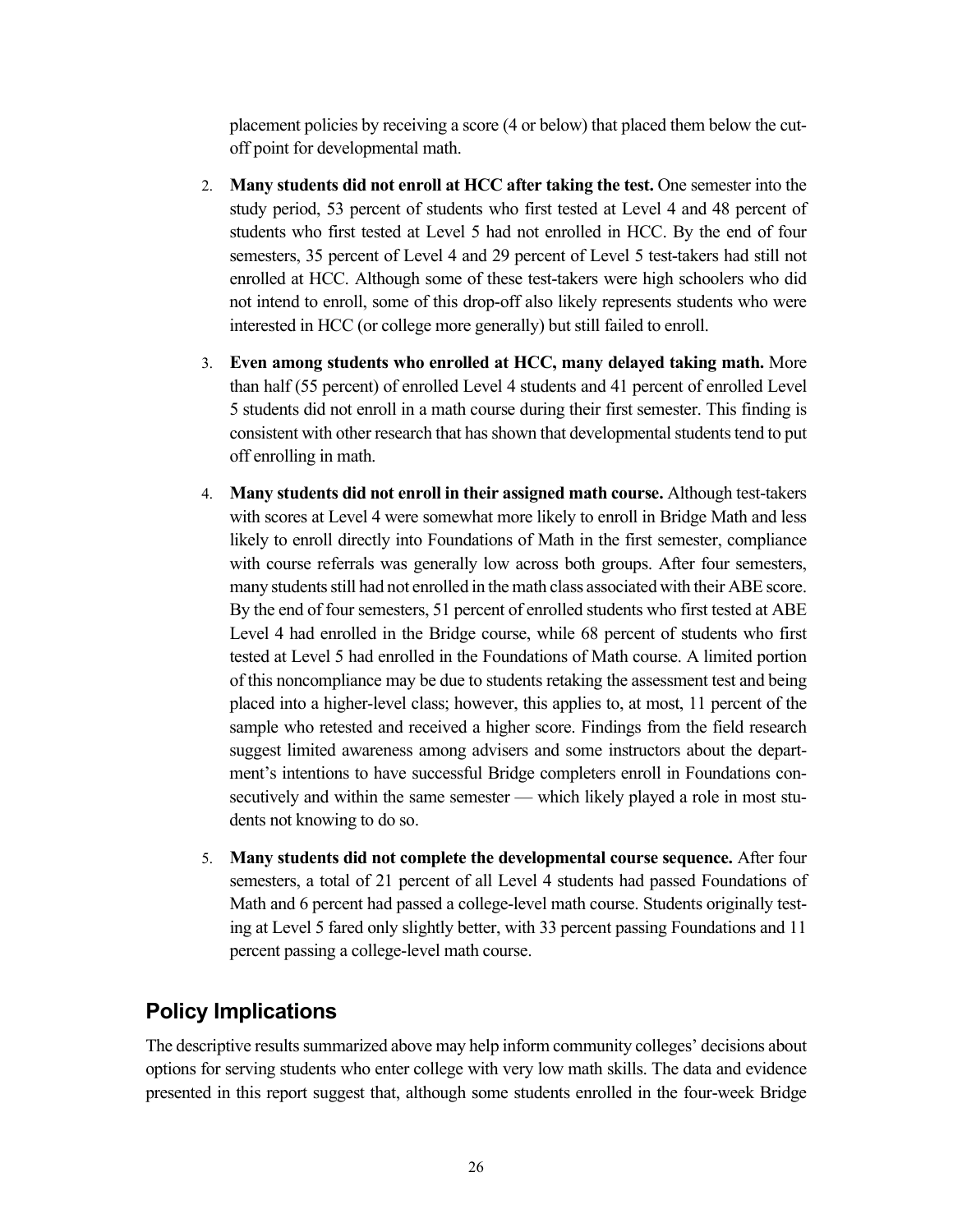Course gained the math skills to prepare for the Foundations course, the majority of those students referred to the Bridge course did not enroll in the course, and those who did enroll did not necessarily move on to take or pass Foundations. The study reveals the difficulty of helping these lowscoring students. What do these findings mean for postsecondary policymakers and practitioners as they weigh their options for serving college applicants with math skills at the primary and middle-school levels?

Several implications for the field from this study are worth noting. First, many students who score below ninth-grade proficiency fail to enroll in college and, even if they do enroll, fail to enroll in their assigned math course. If the goal is to help students gain math literacy and move on to college-level courses, the first step — not taken by a surprising number of students — is to get them to enroll in math courses. Colleges could consider revising the "messaging" around the importance of taking the math course through traditional advising and orientation sessions, as well as through information provided on their websites and social media outlets. Colleges might also consider requiring students to enroll in developmental classes immediately upon entry or establish a default scheduling approach so that students have a narrower, yet clearer, set of courses that direct them through their intended majors or fields of study.

College decisions about how to serve students with low math scores can be informed by further research on the academic behaviors and outcomes of this group of students. The current study is purely descriptive; institutional researchers can conduct similar analyses of common characteristics tied to students who score low in math placement tests, common "stop out" points during their enrollment process, and the distribution of scores within and between the math placement cut scores. Additional analyses can inform decisions about how to structure placement guidelines, the number of seats needed to accommodate different groups of students, and instructor deployment.

Third, colleges already know that new programs and courses, especially those that deviate from the normal or typical offerings, often require more time than expected to fully implement. This study documents that familiar story. As found in the field research, students, instructors, and advisers were not initially uniformly aware of the new placement policies and program changes. This contributed to lower-than-expected enrollment rates in the Bridge course and still lower transition rates to the developmental course for those who passed the Bridge course. Clear vertical and lateral communication among the administration, advisers, instructors, and students might have alleviated this situation. In particular, access to high-quality advising that consistently communicates course requirements, sequencing, and options is essential for promoting student success generally and is particularly critical when a major change in placement rules such as this one is implemented, affecting so many incoming students' chances at making it to and through developmental math and going on to earn their college credentials.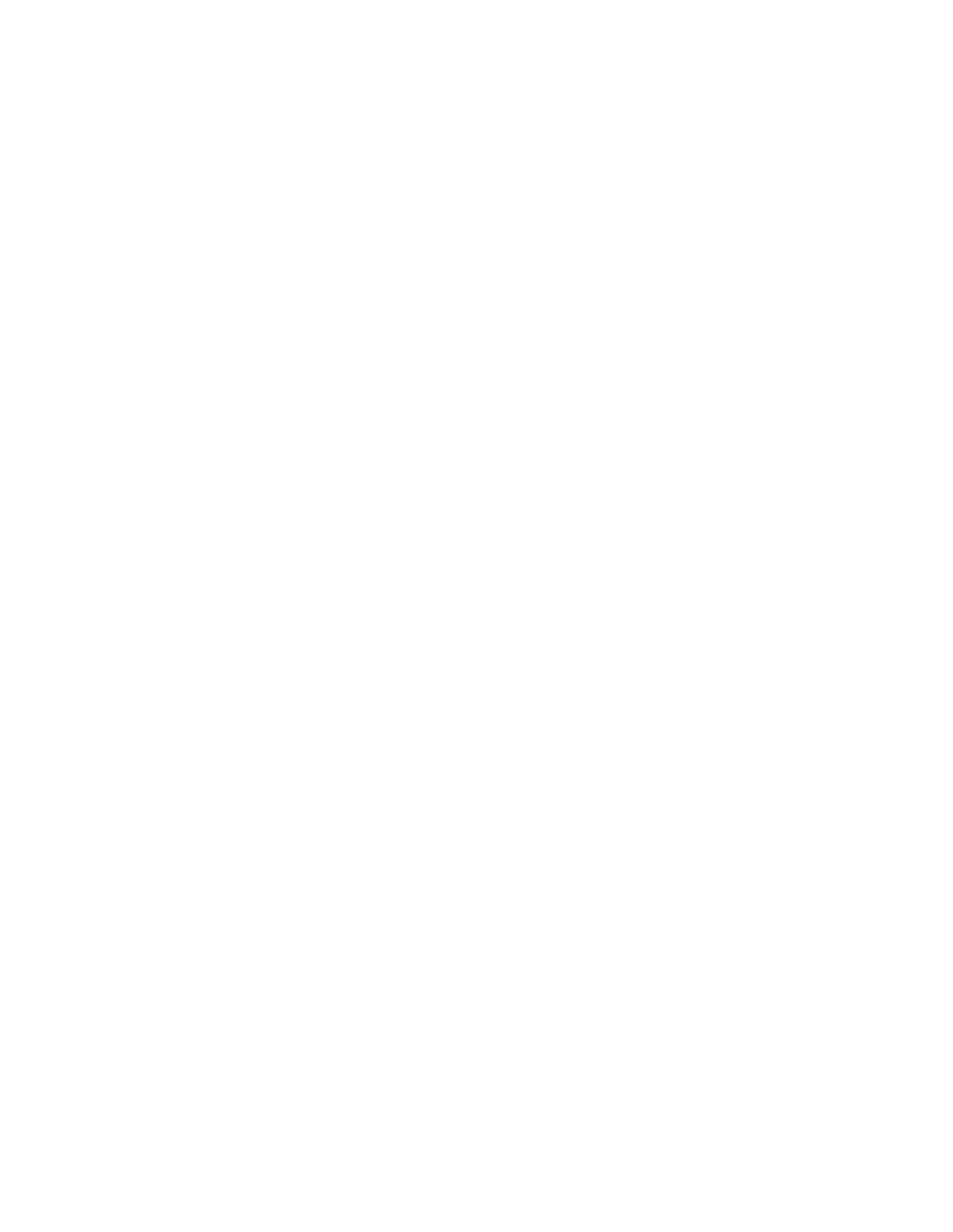**Appendix A**

**College and Course Enrollment Behavior of ABE Test-Takers After One Semester, by Cohort, Houston Community College**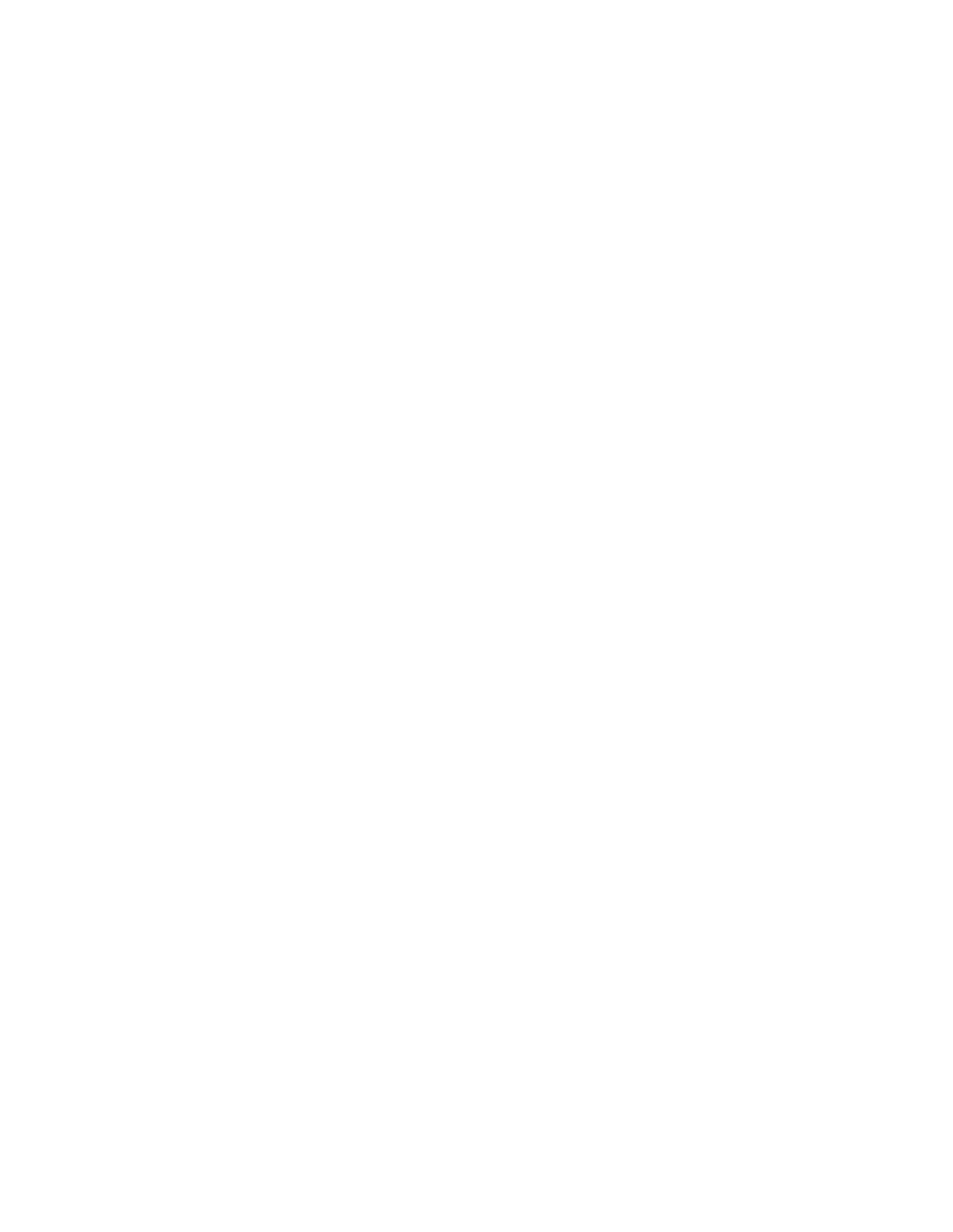### **Appendix Table A.1**

### **College and Course Enrollment Behavior of ABE Test-Takers After One Semester, by Cohort, Houston Community College (HCC)**

|                                                                                                                                                                            | Cohort 1<br>(Expected Start)<br>Fall 2015) |                     |                     | Cohort 2<br>(Expected Start<br><b>Spring 2016)</b> |  |
|----------------------------------------------------------------------------------------------------------------------------------------------------------------------------|--------------------------------------------|---------------------|---------------------|----------------------------------------------------|--|
| Behavior                                                                                                                                                                   | Level $4(1)$                               | Level $5(2)$        | Level $4(3)$        | Level $5(4)$                                       |  |
| Number of ABE test-takers                                                                                                                                                  | 1.490                                      | 1,926               | 714                 | 846                                                |  |
| Behavior at end of first semester after ABE<br>assessment (%)                                                                                                              |                                            |                     |                     |                                                    |  |
| Did not enroll at HCC<br>Enrolled at HCC, did not take any math<br>Enrolled, took Bridge only<br>Enrolled, took Foundations only<br>Enrolled, took both Bridge and Founda- | 55<br>25<br>10<br>6                        | 52<br>20<br>2<br>24 | 47<br>28<br>16<br>3 | 39<br>26<br>2<br>28                                |  |
| tions<br>Enrolled, took other developmental math<br>Enrolled, took college-level math                                                                                      | 4                                          |                     | 5                   | 3                                                  |  |

SOURCE: Calculations from transcript and placement data from Houston Community College and placement data from the College Board. Derived from data provided by the College Board. Copyright © 2013-2019 The College Board [\(www.collegeboard.org\)](http://www.collegeboard.org/).

NOTES: Cohorts 1 and 2 are pooled. A student's first semester after taking the ABE assessment is the fall of 2015 for Cohort 1 and the spring of 2016 for Cohort 2. For Cohort 1 the end of the second semester is the summer of 2016.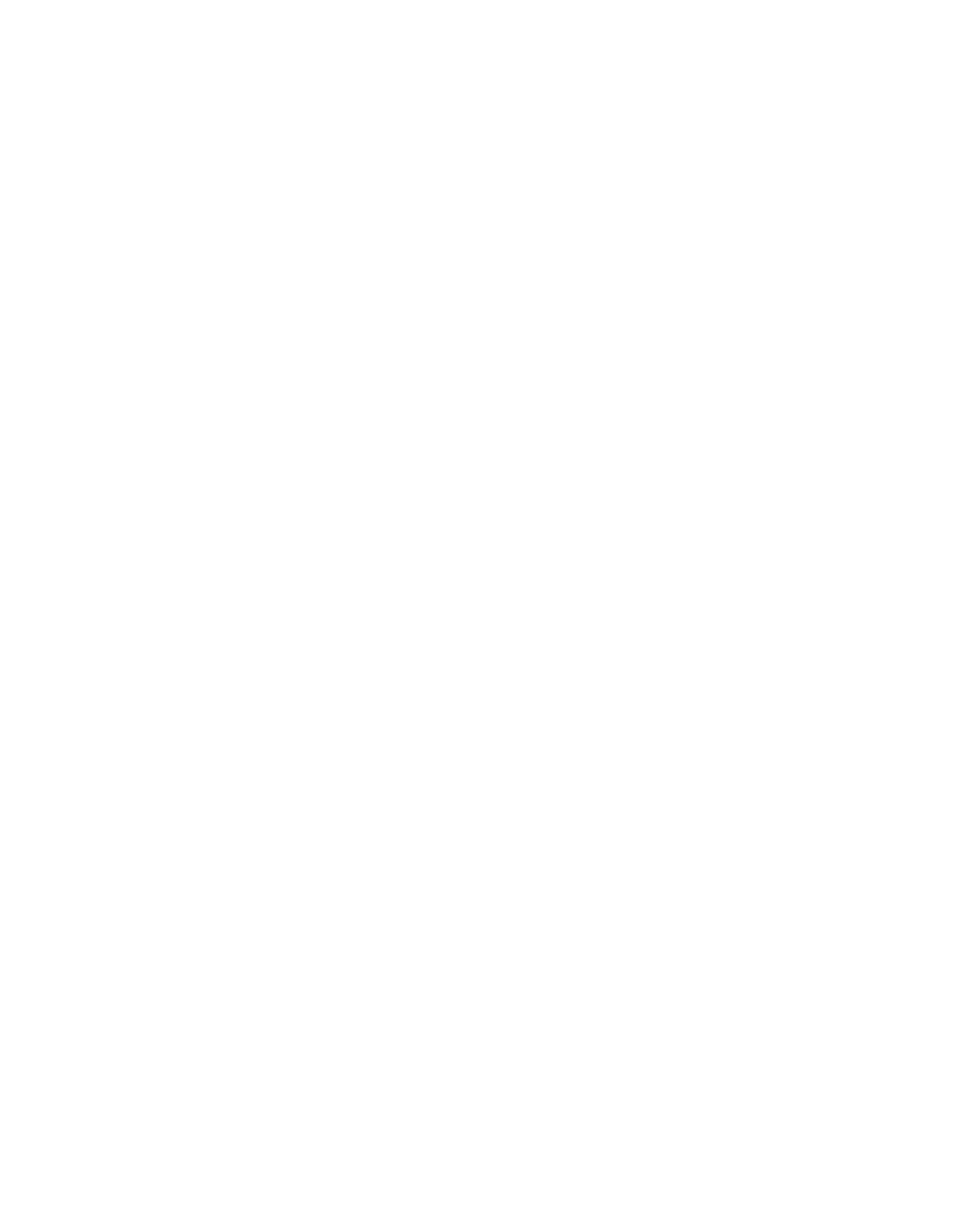## **References**

- Adelman, Clifford. 1999. *Answers in the Tool Box: Academic Intensity, Attendance Patterns, and Bachelor's Degree Attainment.* Washington, DC: U.S. Department of Education, Office of Research and Improvement.
- Attewell, Paul A., David E. Lavin, Thurston Domina, and Tania Levey. 2006. "New Evidence on College Remediation." *Journal of Higher Education* 77, 5: 886-924.
- Bailey, Thomas, Dong Wook Jeong, and Sung-Woo Cho. 2010. "Referral, Enrollment, and Completion in Developmental Education Sequences in Community Colleges." *Economics of Education Review* 29, 2: 255-270.
- Developmental Education Working Group. 2014. *Developmental Education Working Group Report.* Topeka, KS: Kansas Board of Regents. Website: www.kansasregents.org/resources/PDF/3100-REPORT\_DevelopmentalEducationWorking Group\_June2014.pdf.
- Goodman, Madeline, Robert Finnegan, Leyla Mohadjer, Tom Krenzke, and Jacquie Hogan. 2013. *Literacy, Numeracy, and Problem Solving in Technology-Rich Environments Among US Adults: Results from the Program for the International Assessment of Adult Competencies 2012: First Look.* NCES 2014-008. Washington, DC: U.S. Department of Education, Institute of Education Sciences, National Center for Education Statistics.
- Lopez, Mark Hugo, Ana Gonzalez-Barrera. 2014. "Women's College Enrollment Gains Leave Men Behind." Washington, DC: Pew Research Center. Website: www.pewresearch.org.
- Michael, Suzanne, and Heather McKay. 2015. *The Transformation of Colorado's Developmental Education Program: Observations and Findings.* Piscataway, NJ: Rutgers Education and Employment Center.
- Missouri Department of Higher Education. 2017. *Annual Report on Best Practices in Remedial Education.* Jefferson City, MO: Missouri Department of Higher Education and Workforce Development. Website: http://dhe.mo.gov/cbhe/boardbook/documents/BestPracticesRemediationReport.pdf.
- Senserrich, Roger. 2014. *Developmental Education Reform: Ensuring Success for All in Connecticut.* Hartford: Connecticut Association for Human Services.
- Texas Higher Education Coordinating Board. 2014. "TSIA ABE Diagnostic Test Level Descriptors." Website: [www.thecb.state.tx.us/tsi.](http://www.thecb.state.tx.us/tsi)
- Visher, Mary G., Oscar Cerna, John Diamond, Elizabeth Zachry, Kayla Reiman, and Dominique Dukes. 2017. *Raising the Floor: New Approaches to Serving the Lowest-Skilled Students at Community Colleges in Texas and Beyond*. New York: MDRC.